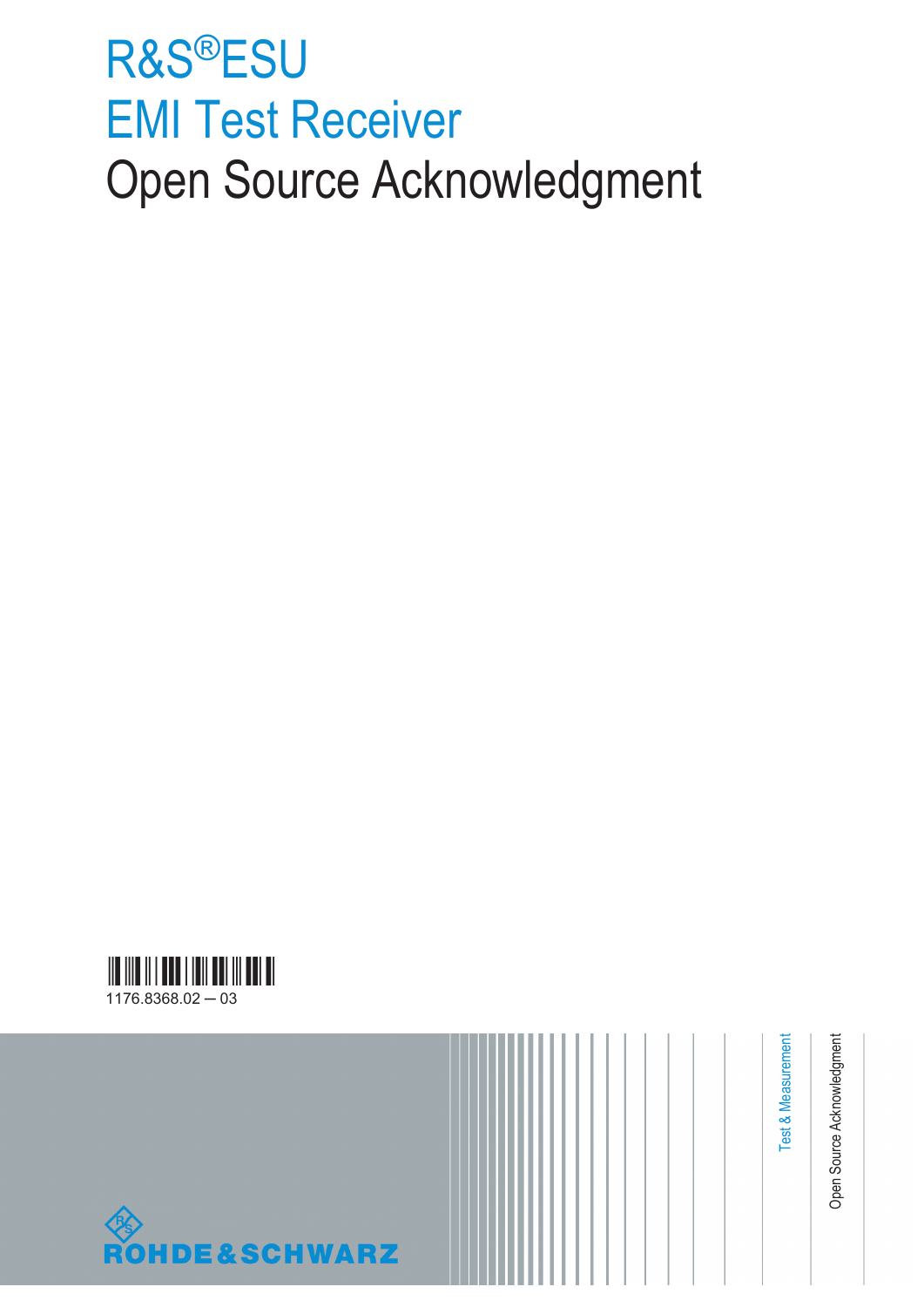## **Contents**

| 1              |  |
|----------------|--|
| 1.1            |  |
| 1.2            |  |
| $\overline{2}$ |  |
| $\mathbf{3}$   |  |
| 3.1            |  |
| 3.2            |  |
| 3.3            |  |
| 3.4            |  |
| 3.5            |  |
| 3.6            |  |
| 3.7            |  |
| 3.8            |  |
| 3.9            |  |
| 3.10           |  |
| 3.11           |  |
| 4              |  |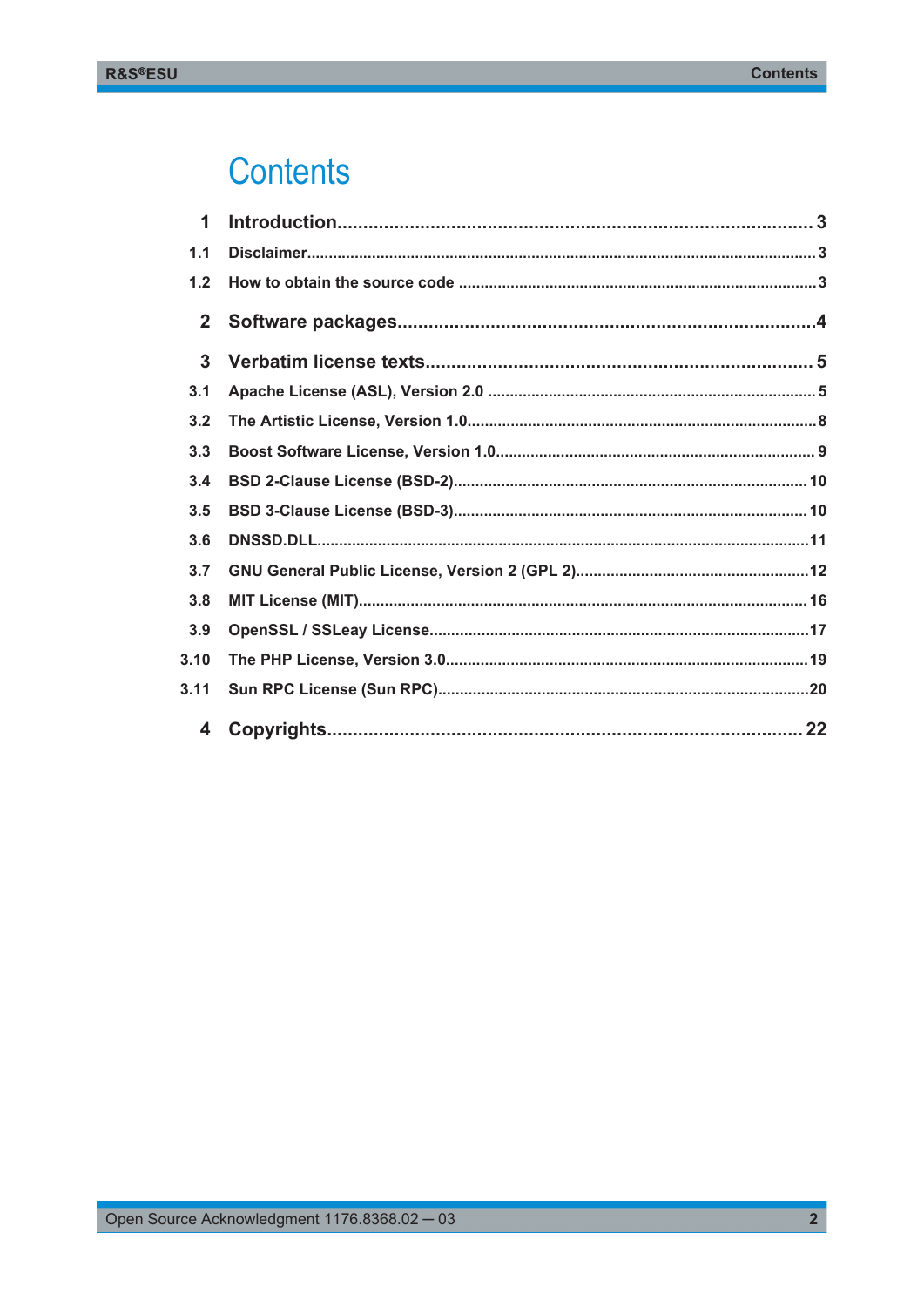## <span id="page-2-0"></span>1 Introduction

This product uses a number of open source software packages which are listed below.

The open source software is provided free of charge. You are entitled to use the open source software in accordance with the respective license conditions as provided in the following chapters.

Rohde & Schwarz would like to thank the open source community for their valuable contribution to embedded computing.

## **1.1 Disclaimer**

The open source software is distributed WITHOUT ANY WARRANTY; without even the implied warranty of MERCHANTABILITY or FITNESS FOR A PARTICULAR PUR-POSE. The respective licenses may contain more details.

## **1.2 How to obtain the source code**

The software included in this product may contain copyrighted software that is licensed under a license requiring us to provide the source code of that software, such as the GPL or LGPL. You may obtain the complete corresponding source code for such copyrighted software from us for an unlimited period of time and at no charge. In this case, please contact:

Rohde & Schwarz GmbH & Co. KG

Mühldorfstr. 15, 81671 München, Germany

Phone: +49 89 41 29 - 12345

Email: [customersupport@rohde-schwarz.com](mailto:customersupport@rohde-schwarz.com)

Internet: [www.customersupport.rohde-schwarz.com](http://www.customersupport.rohde-schwarz.com)

This offer is valid to anyone in receipt of this information.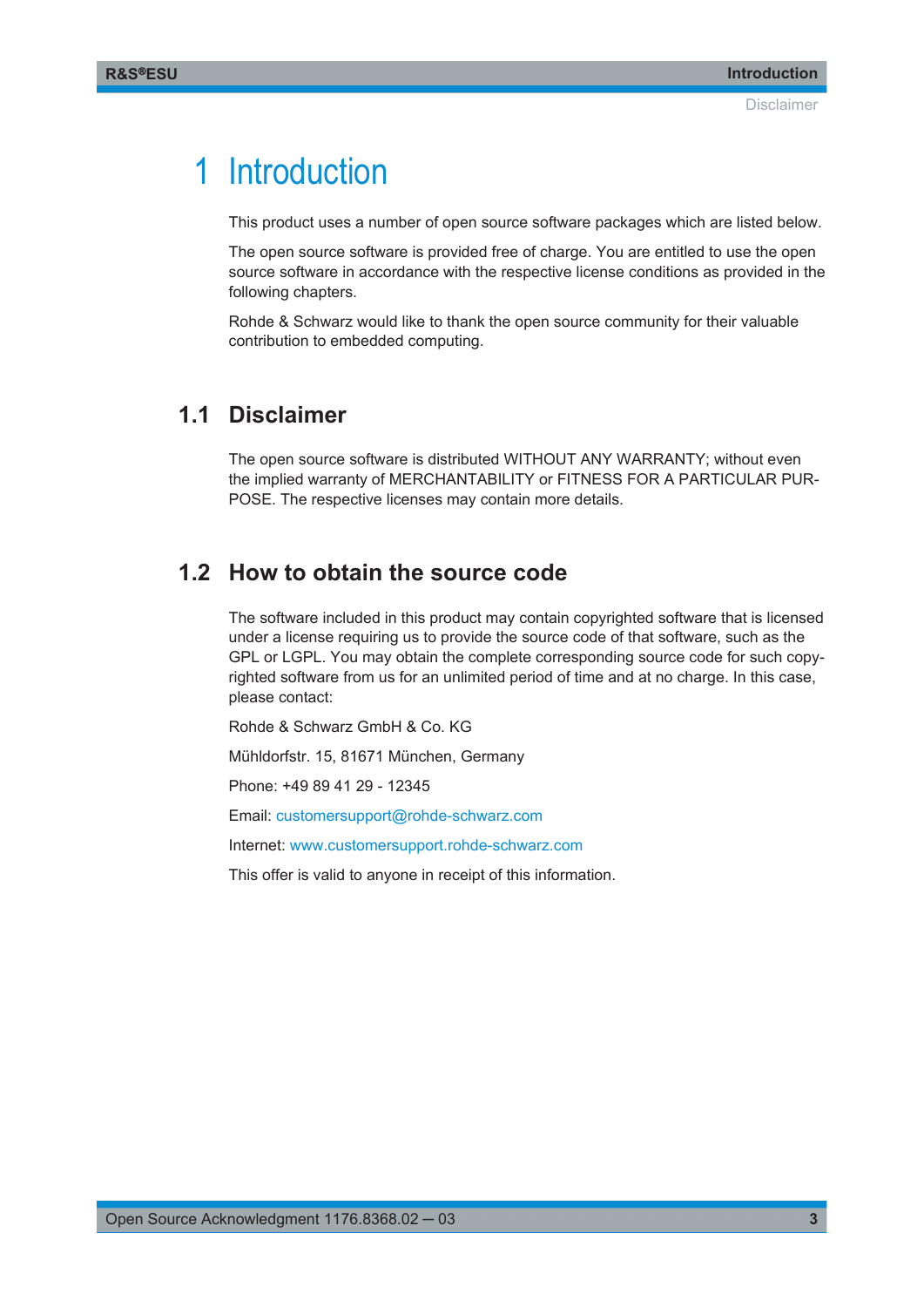## <span id="page-3-0"></span>2 Software packages

The software contained in this product makes use of the following open source software packages.

| Package                          | License                           |
|----------------------------------|-----------------------------------|
| <b>BOOST Library</b>             | <b>Boost Software License 1.0</b> |
| DNSSD.DLL                        | <b>DNSSD.DLL</b>                  |
| DOJO-AJAX                        | BSD-3                             |
| explorercanvas HTML5 (Release 3) | Apache License 2.0                |
| jQuery JavaScript Library v1.4.2 | GPL 2 / MIT                       |
| mDNS/Bonjour                     | Apache License 2.0                |
| <b>NGINX</b>                     | BSD-2                             |
| ONC/RPC                          | <b>Sun RPC</b>                    |
| OpenSSL                          | <b>OpenSSL/SSLeay License</b>     |
| PHP                              | PHP License 3.0                   |
| ResizableLib                     | Artistic License 1.0              |

This product includes software developed by the OpenSSL Project for use in the OpenSSL Toolkit (http://www.openssl.org/). This product includes cryptographic software written by Eric Young (eay@cryptsoft.com) and software written by Tim Hudson (tjh@cryptsoft.com).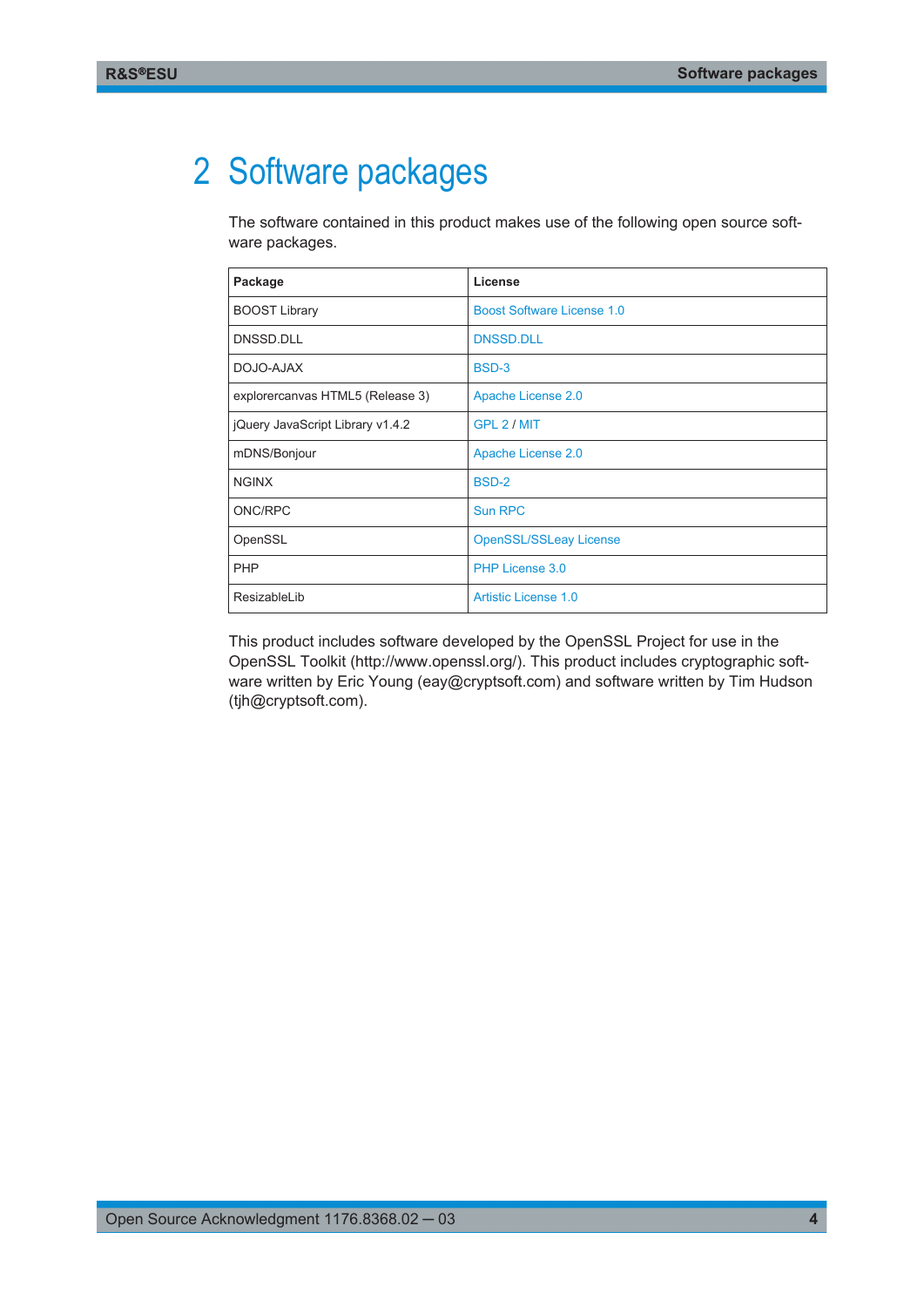Apache License (ASL), Version 2.0

## <span id="page-4-0"></span>3 Verbatim license texts

## **3.1 Apache License (ASL), Version 2.0**

Apache License

Version 2.0, January 2004

[<http://www.apache.org/licenses/](http://www.apache.org/licenses/)>

TERMS AND CONDITIONS FOR USE, REPRODUCTION, AND DISTRIBUTION

#### **1. Definitions:**

"License" shall mean the terms and conditions for use, reproduction, and distribution as defined by Sections 1 through 9 of this document.

"Licensor" shall mean the copyright owner or entity authorized by the copyright owner that is granting the License.

"Legal Entity" shall mean the union of the acting entity and all other entities that control, are controlled by, or are under common control with that entity. For the purposes of this definition, "control" means (i) the power, direct or indirect, to cause the direction or management of such entity, whether by contract or otherwise, or (ii) ownership of fifty percent (50%) or more of the outstanding shares, or (iii) beneficial ownership of such entity.

"You" (or "Your") shall mean an individual or Legal Entity exercising permissions granted by this License.

"Source" form shall mean the preferred form for making modifications, including but not limited to software source code, documentation source, and configuration files.

"Object" form shall mean any form resulting from mechanical transformation or translation of a Source form, including but not limited to compiled object code, generated documentation, and conversions to other media types.

"Work" shall mean the work of authorship, whether in Source or Object form, made available under the License, as indicated by a copyright notice that is included in or attached to the work (an example is provided in the Appendix below).

"Derivative Works" shall mean any work, whether in Source or Object form, that is based on (or derived from) the Work and for which the editorial revisions, annotations, elaborations, or other modifications represent, as a whole, an original work of authorship. For the purposes of this License, Derivative Works shall not include works that remain separable from, or merely link (or bind by name) to the interfaces of, the Work and Derivative Works thereof.

"Contribution" shall mean any work of authorship, including the original version of the Work and any modifications or additions to that Work or Derivative Works thereof, that is intentionally submitted to Licensor for inclusion in the Work by the copyright owner or by an individual or Legal Entity authorized to submit on behalf of the copyright owner. For the purposes of this definition, "submitted" means any form of electronic, verbal, or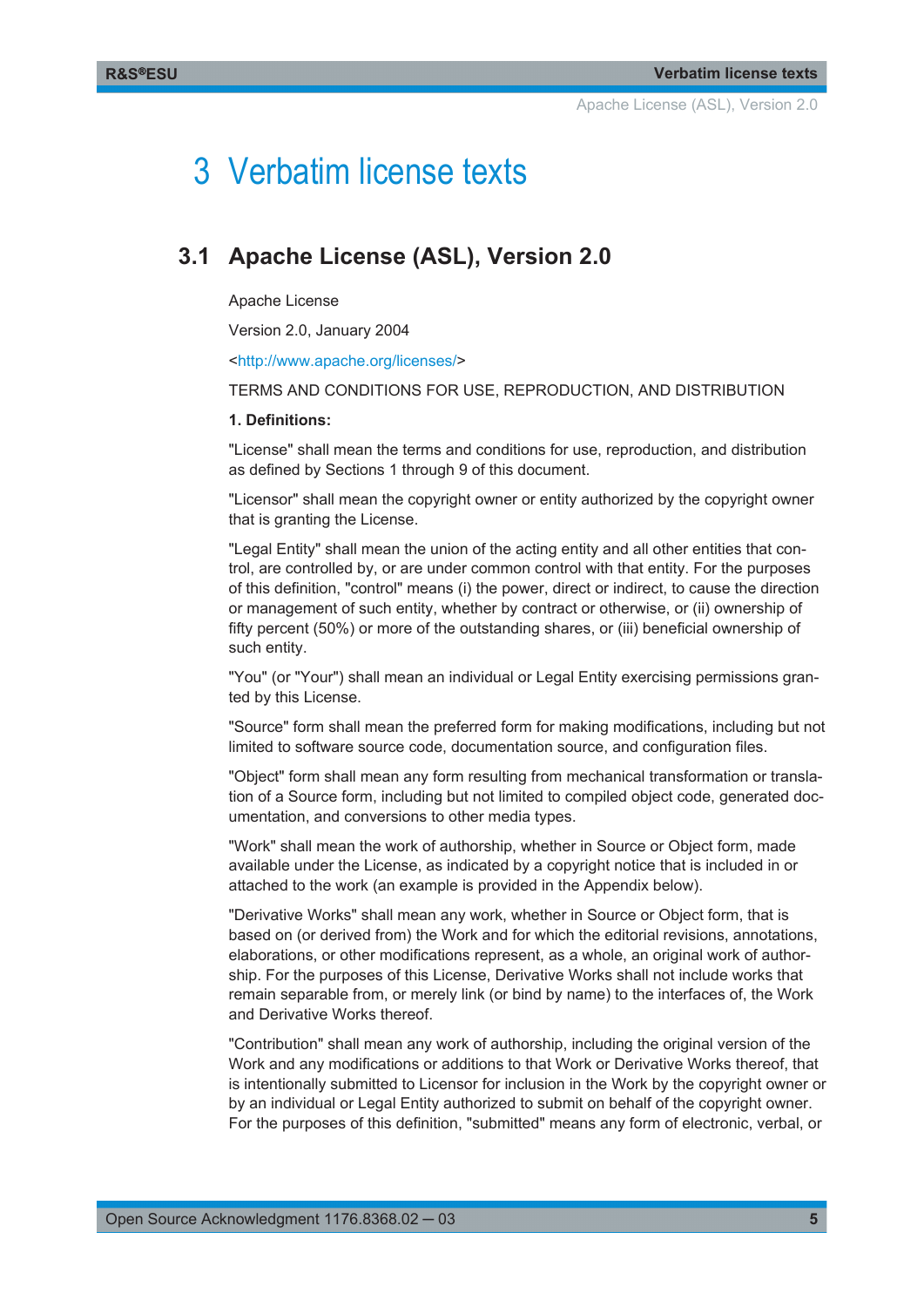written communication sent to the Licensor or its representatives, including but not limited to communication on electronic mailing lists, source code control systems, and issue tracking systems that are managed by, or on behalf of, the Licensor for the purpose of discussing and improving the Work, but excluding communication that is conspicuously marked or otherwise designated in writing by the copyright owner as "Not a Contribution."

"Contributor" shall mean Licensor and any individual or Legal Entity on behalf of whom a Contribution has been received by Licensor and subsequently incorporated within the **Work** 

**2. Grant of Copyright License:**Subject to the terms and conditions of this License, each Contributor hereby grants to You a perpetual, worldwide, non-exclusive, nocharge, royalty-free, irrevocable copyright license to reproduce, prepare Derivative Works of, publicly display, publicly perform, sublicense, and distribute the Work and such Derivative Works in Source or Object form.

**3. Grant of Patent License:** Subject to the terms and conditions of this License, each Contributor hereby grants to You a perpetual, worldwide, non-exclusive, no-charge, royalty-free, irrevocable (except as stated in this section) patent license to make, have made, use, offer to sell, sell, import, and otherwise transfer the Work, where such license applies only to those patent claims licensable by such Contributor that are necessarily infringed by their Contribution(s) alone or by combination of their Contribution(s) with the Work to which such Contribution(s) was submitted. If You institute patent litigation against any entity (including a cross-claim or counterclaim in a lawsuit) alleging that the Work or a Contribution incorporated within the Work constitutes direct or contributory patent infringement, then any patent licenses granted to You under this License for that Work shall terminate as of the date such litigation is filed.

**4. Redistribution:**You may reproduce and distribute copies of the Work or Derivative Works thereof in any medium, with or without modifications, and in Source or Object form, provided that You meet the following conditions:

- You must give any other recipients of the Work or Derivative Works a copy of this License; and
- You must cause any modified files to carry prominent notices stating that You changed the files; and
- You must retain, in the Source form of any Derivative Works that You distribute, all copyright, patent, trademark, and attribution notices from the Source form of the Work, excluding those notices that do not pertain to any part of the Derivative Works; and
- If the Work includes a "NOTICE" text file as part of its distribution, then any Derivative Works that You distribute must include a readable copy of the attribution notices contained within such NOTICE file, excluding those notices that do not pertain to any part of the Derivative Works, in at least one of the following places: within a NOTICE text file distributed as part of the Derivative Works; within the Source form or documentation, if provided along with the Derivative Works; or, within a display generated by the Derivative Works, if and wherever such third-party notices normally appear. The contents of the NOTICE file are for informational purposes only and do not modify the License. You may add Your own attribution notices within Derivative Works that You distribute, alongside or as an addendum to the NOTICE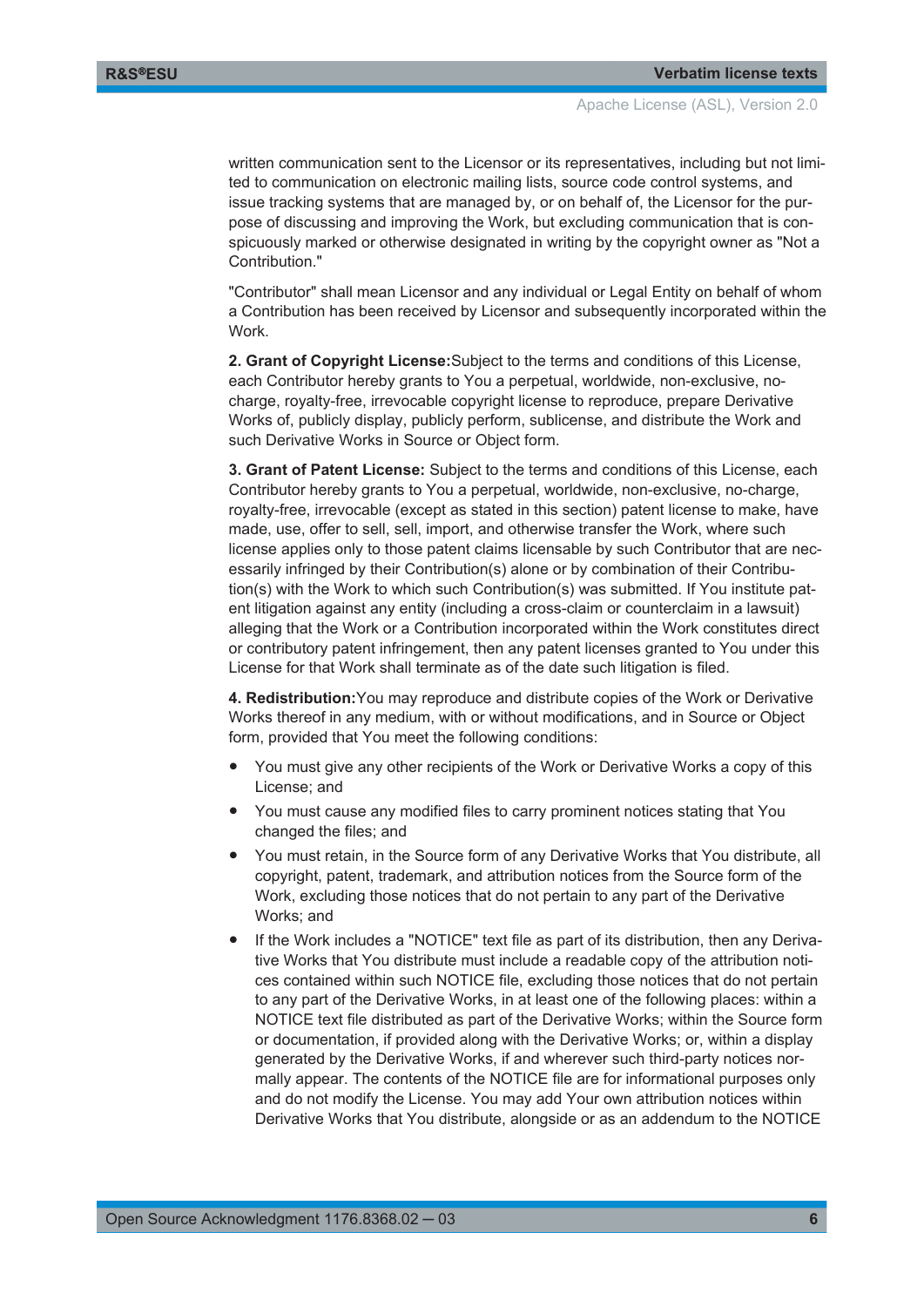text from the Work, provided that such additional attribution notices cannot be construed as modifying the License.

You may add Your own copyright statement to Your modifications and may provide additional or different license terms and conditions for use, reproduction, or distribution of Your modifications, or for any such Derivative Works as a whole, provided Your use, reproduction, and distribution of the Work otherwise complies with the conditions stated in this License.

**5. Submission of Contributions:** Unless You explicitly state otherwise, any Contribution intentionally submitted for inclusion in the Work by You to the Licensor shall be under the terms and conditions of this License, without any additional terms or conditions. Notwithstanding the above, nothing herein shall supersede or modify the terms of any separate license agreement you may have executed with Licensor regarding such Contributions.

**6. Trademarks:** This License does not grant permission to use the trade names, trademarks, service marks, or product names of the Licensor, except as required for reasonable and customary use in describing the origin of the Work and reproducing the content of the NOTICE file.

**7. Disclaimer of Warranty:** Unless required by applicable law or agreed to in writing, Licensor provides the Work (and each Contributor provides its Contributions) on an "AS IS" BASIS, WITHOUT WARRANTIES OR CONDITIONS OF ANY KIND, either express or implied, including, without limitation, any warranties or conditions of TITLE, NON-INFRINGEMENT, MERCHANTABILITY, or FITNESS FOR A PARTICULAR PURPOSE. You are solely responsible for determining the appropriateness of using or redistributing the Work and assume any risks associated with Your exercise of permissions under this License.

**8. Limitation of Liability:** In no event and under no legal theory, whether in tort (including negligence), contract, or otherwise, unless required by applicable law (such as deliberate and grossly negligent acts) or agreed to in writing, shall any Contributor be liable to You for damages, including any direct, indirect, special, incidental, or consequential damages of any character arising as a result of this License or out of the use or inability to use the Work (including but not limited to damages for loss of goodwill, work stoppage, computer failure or malfunction, or any and all other commercial damages or losses), even if such Contributor has been advised of the possibility of such damages.

**9. Accepting Warranty or Additional Liability:** While redistributing the Work or Derivative Works thereof, You may choose to offer, and charge a fee for, acceptance of support, warranty, indemnity, or other liability obligations and/or rights consistent with this License. However, in accepting such obligations, You may act only on Your own behalf and on Your sole responsibility, not on behalf of any other Contributor, and only if You agree to indemnify, defend, and hold each Contributor harmless for any liability incurred by, or claims asserted against, such Contributor by reason of your accepting any such warranty or additional liability

END OF TERMS AND CONDITIONS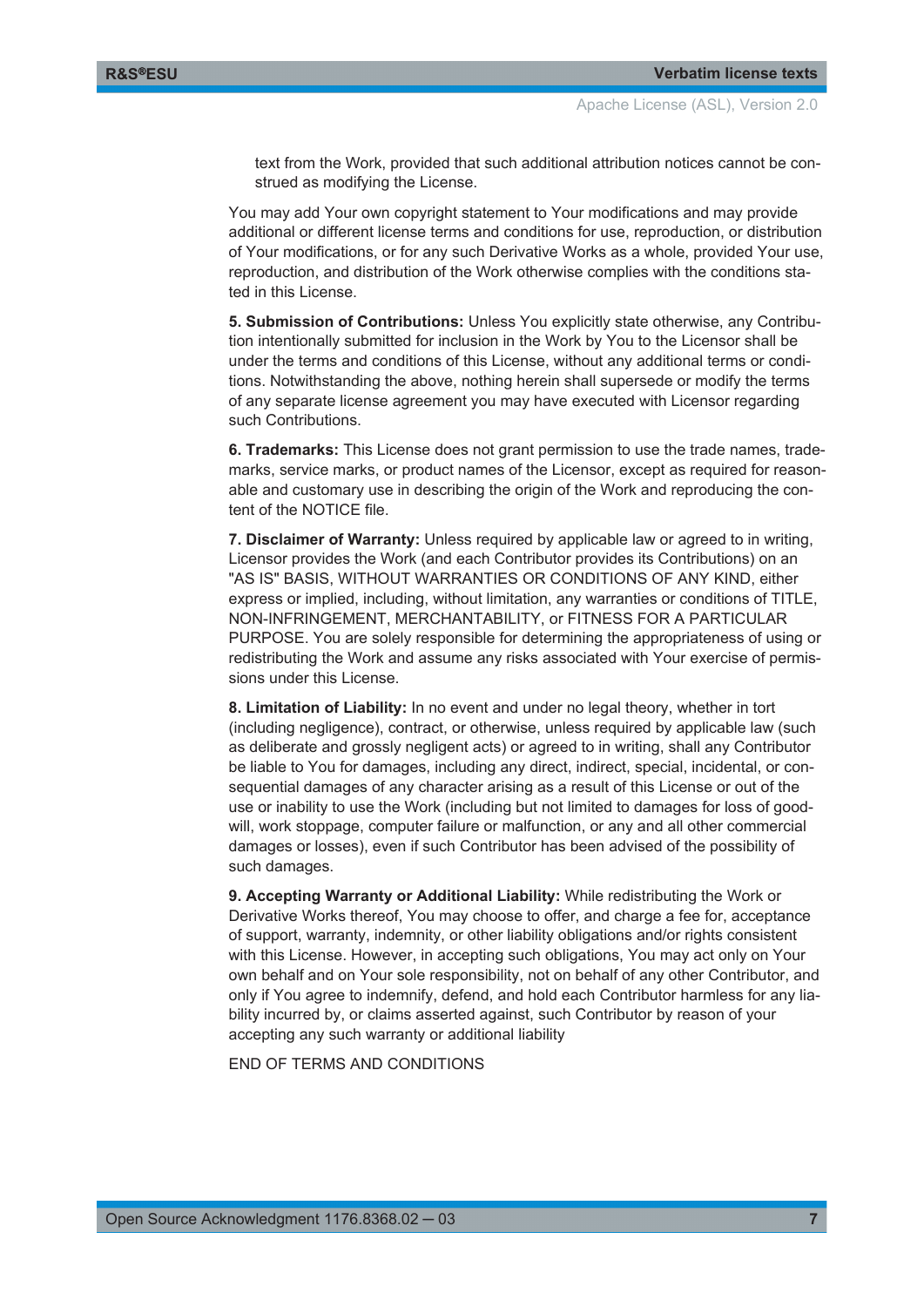## <span id="page-7-0"></span>**3.2 The Artistic License, Version 1.0**

#### **Preamble**

The intent of this document is to state the conditions under which a Package may be copied, such that the Copyright Holder maintains some semblance of artistic control over the development of the package,while giving the users of the package the right to use and distribute the Package in a more-or-less customary fashion, plus the right to make reasonable modifications.

#### **Definitions:**

- "Package" refers to the collection of files distributed by the Copyright Holder, and derivatives of that collection of files created through textual modification.
- "Standard Version" refers to such a Package if it has not been modified, or has been modified in accordance with the wishes of the Copyright Holder.
- "Copyright Holder" is whoever is named in the copyright or copyrights for the package.
- "You" is you, if you're thinking about copying or distributing this Package.
- "Reasonable copying fee" is whatever you can justify on the basis of media cost, duplication charges, time of people involved, and so on. (You will not be required to justify it to the Copyright Holder, but only to the computing community at large as a market that must bear the fee.)
- "Freely Available" means that no fee is charged for the item itself, though there may be fees involved in handling the item. It also means that recipients of the item may redistribute it under the same conditions they received it.
- 1. You may make and give away verbatim copies of the source form of the Standard Version of this Package without restriction, provided that you duplicate all of the original copyright notices and associated disclaimers.
- 2. You may apply bug fixes, portability fixes and other modifications derived from the Public Domain or from the Copyright Holder. A Package modified in such a way shall still be considered the Standard Version.
- 3. You may otherwise modify your copy of this Package in any way, provided that you insert a prominent notice in each changed file stating how and when you changed that file, and provided that you do at least ONE of the following:
	- a) place your modifications in the Public Domain or otherwise make them Freely Available, such as by posting said modifications to Usenet or an equivalent medium, or placing the modifications on a major archive site such as ftp.uu.net, or by allowing the Copyright Holder to include your modifications in the Standard Version of the Package.
	- b) use the modified Package only within your corporation or organization.
	- c) rename any non-standard executables so the names do not conflict with standard executables, which must also be provided, and provide a separate manual page for each non-standard executable that clearly documents how it differs from the Standard Version.
	- d) make other distribution arrangements with the Copyright Holder.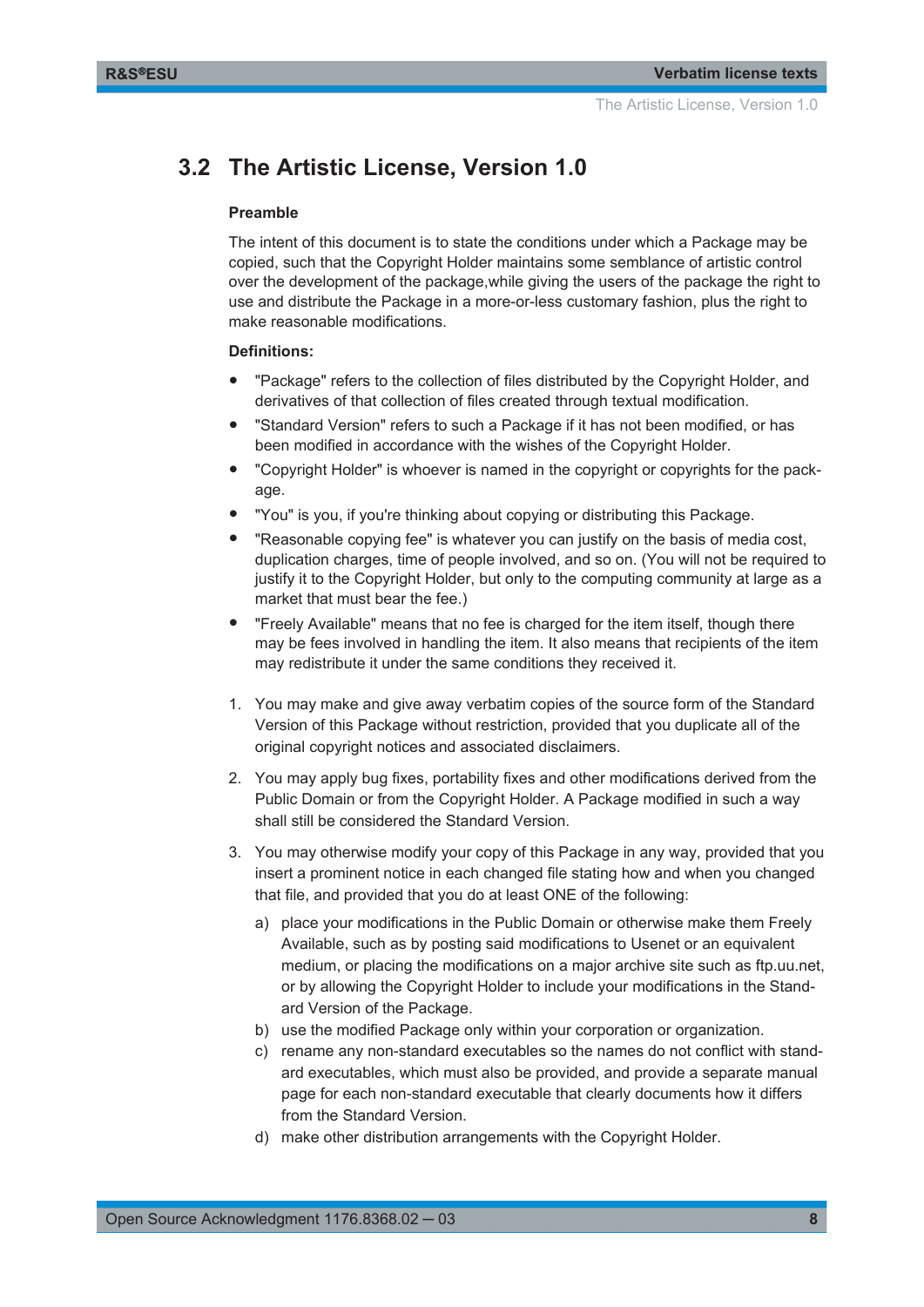- <span id="page-8-0"></span>4. You may distribute the programs of this Package in object code or executable form, provided that you do at least ONE of the following:
	- a) distribute a Standard Version of the executables and library files, together with instructions (in the manual page or equivalent) on whereto get the Standard Version.
	- b) accompany the distribution with the machine-readable source of the Package with your modifications.
	- c) accompany any non-standard executables with their corresponding Standard Version executables, giving the non-standard executables non-standard names, and clearly documenting the differences in manual pages (or equivalent), together with instructions on where to get the Standard Version.
	- d) make other distribution arrangements with the Copyright Holder.
- 5. You may charge a reasonable copying fee for any distribution of this Package. You may charge any fee you choose for support of this Package. You may not charge a fee for this Package itself. However, you may distribute this Package in aggregate with other (possibly commercial) programs as part of a larger (possibly commercial) software distribution provided that you do not advertise this Package as a product of your own.
- 6. The scripts and library files supplied as input to or produced as output from the programs of this Package do not automatically fall under the copyright of this Package, but belong to whomever generated them, and may be sold commercially, and may be aggregated with this Package.
- 7. C or perl subroutines supplied by you and linked into this Package shall not be considered part of this Package.
- 8. The name of the Copyright Holder may not be used to endorse or promote products derived from this software without specific prior written permission.
- 9. THIS PACKAGE IS PROVIDED "AS IS" AND WITHOUT ANY EXPRESS OR IMPLIED WARRANTIES, INCLUDING, WITHOUT LIMITATION, THE IMPLIED WARRANTIES OF MERCHANTIBILITY AND FITNESS FOR A PARTICULAR PURPOSE.

## **3.3 Boost Software License, Version 1.0**

Boost Software License - Version 1.0 - August 17th, 2003

Permission is hereby granted, free of charge, to any person or organization obtaining a copy of the software and accompanying documentation covered by this license (the "Software") to use, reproduce, display, distribute, execute, and transmit the Software, and to prepare derivative works of the Software, and to permit third-parties to whom the Software is furnished to do so, all subject to the following:

The copyright notices in the Software and this entire statement, including the above license grant, this restriction and the following disclaimer, must be included in all copies of the Software, in whole or in part, and all derivative works of the Software, unless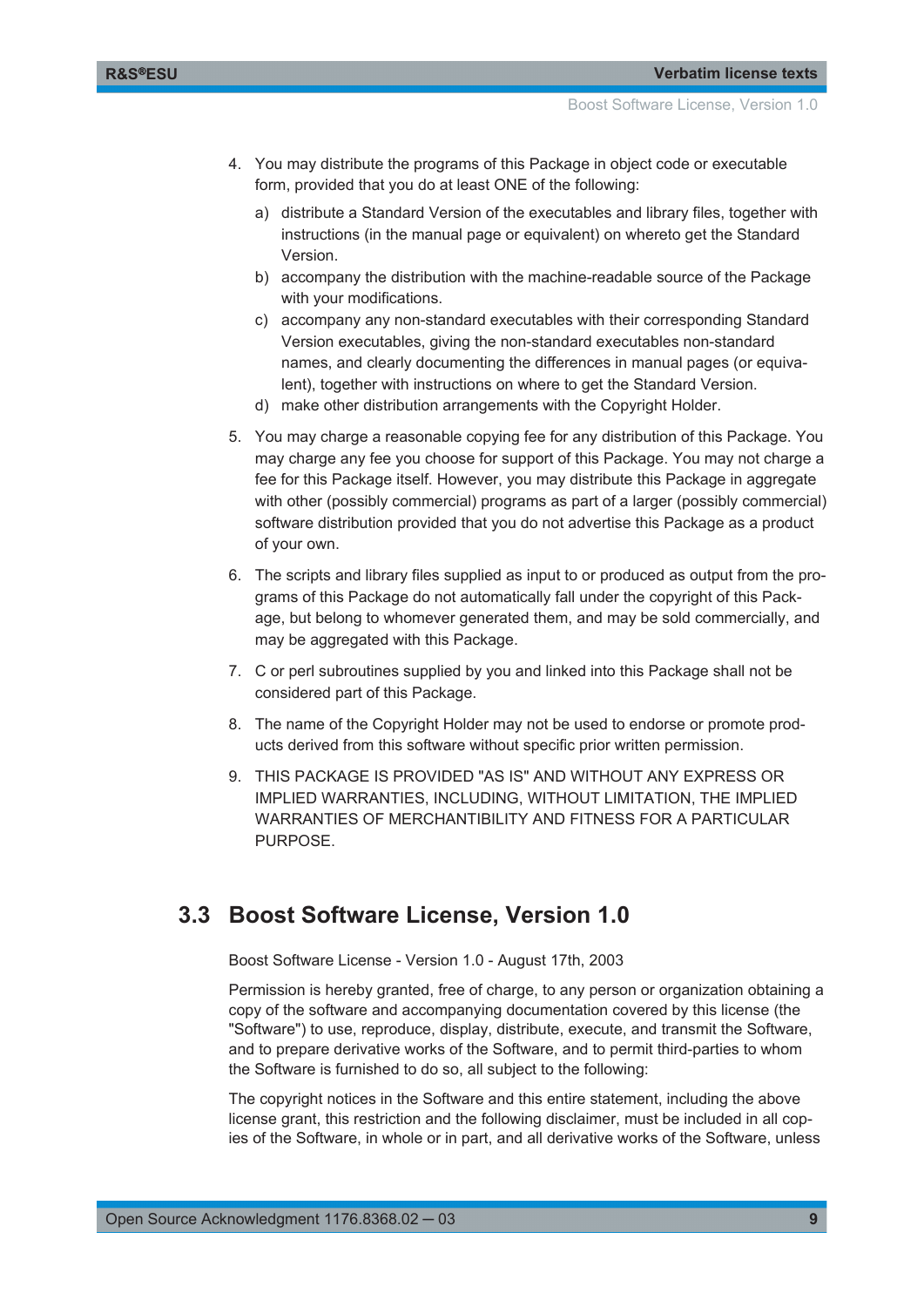<span id="page-9-0"></span>such copies or derivative works are solely in the form of machine-executable object code generated by a source language processor.

THE SOFTWARE IS PROVIDED "AS IS", WITHOUT WARRANTY OF ANY KIND, EXPRESS OR IMPLIED, INCLUDING BUT NOT LIMITED TO THE WARRANTIES OF MERCHANTABILITY, FITNESS FOR A PARTICULAR PURPOSE, TITLE AND NON-INFRINGEMENT. IN NO EVENT SHALL THE COPYRIGHT HOLDERS OR ANYONE DISTRIBUTING THE SOFTWARE BE LIABLE FOR ANY DAMAGES OR OTHER LIA-BILITY, WHETHER IN CONTRACT, TORT OR OTHERWISE, ARISING FROM, OUT OF OR IN CONNECTION WITH THE SOFTWARE OR THE USE OR OTHER DEAL-INGS IN THE SOFTWARE.

## **3.4 BSD 2-Clause License (BSD-2)**

All rights reserved.

Redistribution and use in source and binary forms, with or without modification, are permitted provided that the following conditions are met:

- Redistributions of source code must retain the above copyright notice, this list of conditions and the following disclaimer.
- Redistributions in binary form must reproduce the above copyright notice, this list of conditions and the following disclaimer in the documentation and/or other materials provided with the distribution. THIS SOFTWARE IS PROVIDED BY THE COPYRIGHT HOLDERS AND CON-TRIBUTORS "AS IS" AND ANY EXPRESS OR IMPLIED WARRANTIES, INCLUD-ING, BUT NOT LIMITED TO, THE IMPLIED WARRANTIES OF MERCHANTABIL-ITY AND FITNESS FOR A PARTICULAR PURPOSE ARE DISCLAIMED. IN NO EVENT SHALL THE COPYRIGHT HOLDER OR CONTRIBUTORS BE LIABLE FOR ANY DIRECT, INDIRECT, INCIDENTAL, SPECIAL, EXEMPLARY, OR CON-SEQUENTIAL DAMAGES (INCLUDING, BUT NOT LIMITED TO, PROCURE-MENT OF SUBSTITUTE GOODS OR SERVICES; LOSS OF USE, DATA, OR PROFITS; OR BUSINESS INTERRUPTION) HOWEVER CAUSED AND ON ANY THEORY OF LIABILITY, WHETHER IN CONTRACT, STRICT LIABILITY, OR

TORT (INCLUDING NEGLIGENCE OR OTHERWISE) ARISING IN ANY WAY OUT OF THE USE OF THIS SOFTWARE, EVEN IF ADVISED OF THE POSSIBIL-ITY OF SUCH DAMAGE.

## **3.5 BSD 3-Clause License (BSD-3)**

Copyright (c) <year>, <copyright holder>.

All rights reserved.

Redistribution and use in source and binary forms, with or without modification, are permitted provided that the following conditions are met: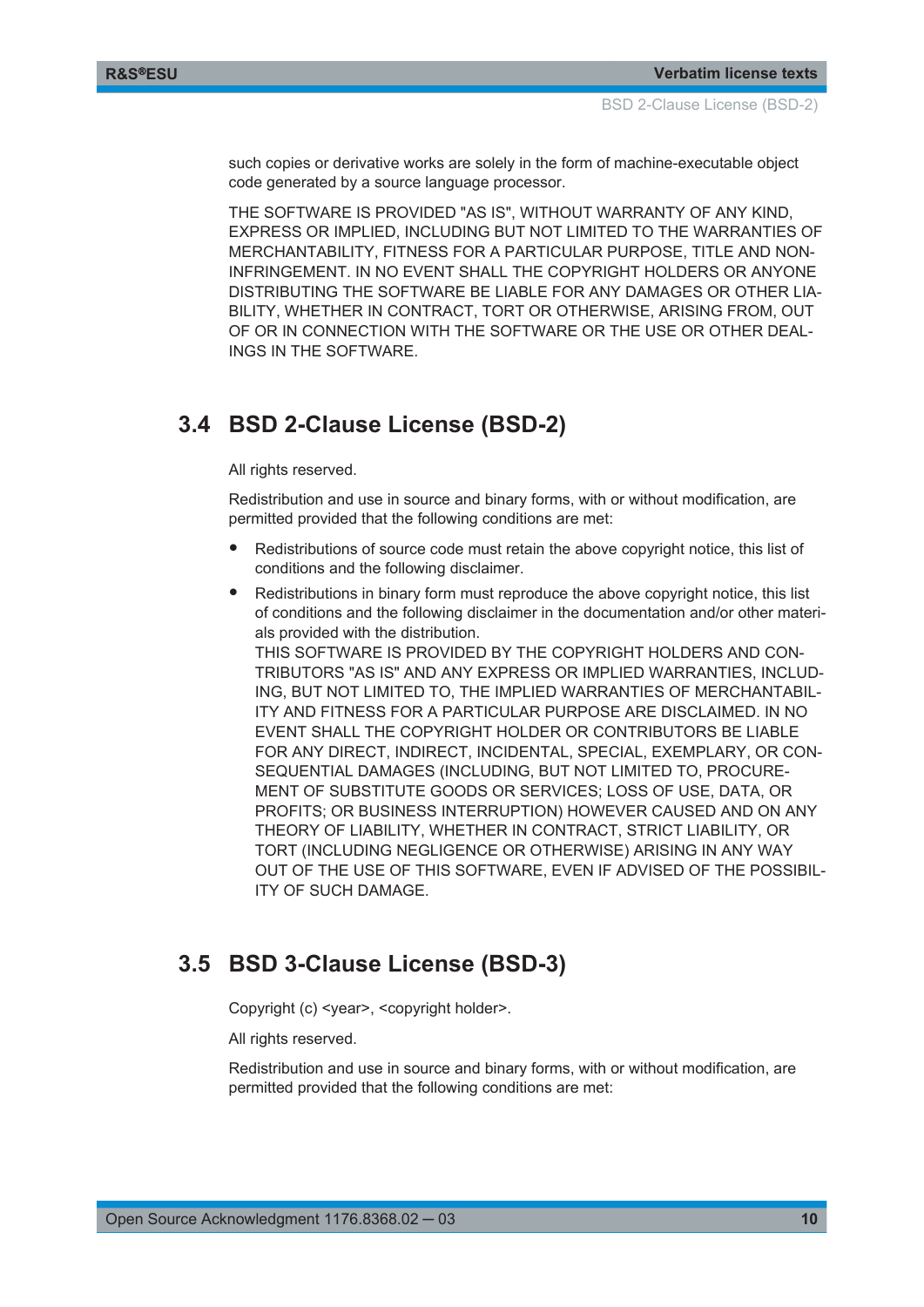- <span id="page-10-0"></span>1. Redistributions of source code must retain the above copyright notice, this list of conditions and the following disclaimer.
- 2. Redistributions in binary form must reproduce the above copyright notice, this list of conditions and the following disclaimer in the documentation and/or other materials provided with the distribution.
- 3. Neither the name of the <organization> nor the names of its contributors may be used to endorse or promote products derived from this software without specific prior written permission.

THIS SOFTWARE IS PROVIDED BY THE COPYRIGHT HOLDERS AND CONTRIBU-TORS "AS IS" AND ANY EXPRESS OR IMPLIED WARRANTIES, INCLUDING, BUT NOT LIMITED TO, THE IMPLIED WARRANTIES OF MERCHANTABILITY AND FIT-NESS FOR A PARTICULAR PURPOSE ARE DISCLAIMED. IN NO EVENT SHALL THE COPYRIGHT OWNER OR CONTRIBUTORS BE LIABLE FOR ANY DIRECT, INDIRECT, INCIDENTAL, SPECIAL, EXEMPLARY, OR CONSEQUENTIAL DAM-AGES (INCLUDING, BUT NOT LIMITED TO, PROCUREMENT OF SUBSTITUTE GOODS OR SERVICES; LOSS OF USE, DATA, OR PROFITS; OR BUSINESS INTERRUPTION) HOWEVER CAUSED AND ON ANY THEORY OF LIABILITY, WHETHER IN CONTRACT, STRICT LIABILITY, OR TORT (INCLUDING NEGLI-GENCE OR OTHERWISE) ARISING IN ANY WAY OUT OF THE USE OF THIS SOFTWARE, EVEN IF ADVISED OF THE POSSIBILITY OF SUCH DAMAGE.

## **3.6 DNSSD.DLL**

The interprocess communication via dnssd.dll is licensed under the following terms and conditions:

Copyright (c) 2003-2004, Apple Computer, Inc. All rights reserved.

Redistribution and use in source and binary forms, with or without modification, are permitted provided that the following conditions are met:

- Redistributions of source code must retain the above copyright notice, this list of conditions and the following disclaimer.
- Redistributions in binary form must reproduce the above copyright notice, this list of conditions and the following disclaimer in the documentation and/or other materials provided with the distribution.
- Neither the name of Apple Computer, Inc. ("Apple") nor the names of its contributors may be used to endorse or promote products derived from this software without specific prior written permission.

THIS SOFTWARE IS PROVIDED BY APPLE AND ITS CONTRIBUTORS "AS IS" AND ANY EXPRESS OR IMPLIED WARRANTIES, INCLUDING, BUT NOT LIMITED TO, THE IMPLIED WARRANTIES OF MERCHANTABILITY AND FITNESS FOR A PAR-TICULAR PURPOSE ARE DISCLAIMED. IN NO EVENT SHALL APPLE OR ITS CON-TRIBUTORS BE LIABLE FOR ANY DIRECT, INDIRECT, INCIDENTAL, SPECIAL, EXEMPLARY, OR CONSEQUENTIAL DAMAGES (INCLUDING, BUT NOT LIMITED TO, PROCUREMENT OF SUBSTITUTE GOODS OR SERVICES; LOSS OF USE,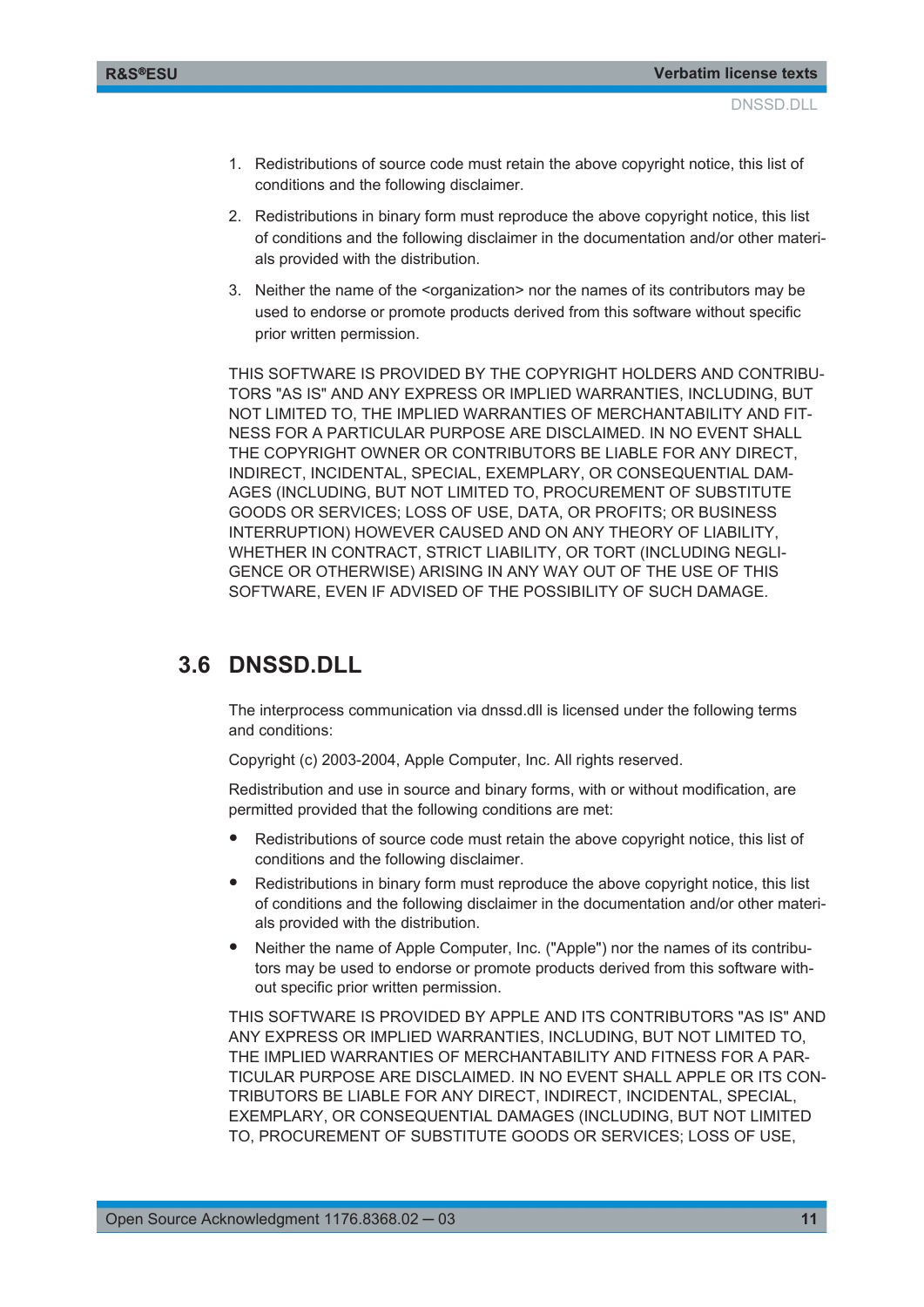<span id="page-11-0"></span>DATA, OR PROFITS; OR BUSINESS INTERRUPTION) HOWEVER CAUSED AND ON ANY THEORY OF LIABILITY, WHETHER IN CONTRACT, STRICT LIABILITY, OR TORT (INCLUDING NEGLIGENCE OR OTHERWISE) ARISING IN ANY WAY OUT OF THE USE OF THIS SOFTWARE, EVEN IF ADVISED OF THE POSSIBILITY OF SUCH DAMAGE.

## **3.7 GNU General Public License, Version 2 (GPL 2)**

#### **Version 2, June 1991**

Copyright (C) 1989, 1991 Free Software Foundation, Inc. 59 Temple Place, Suite 330, Boston, MA 02111-1307 USA

Everyone is permitted to copy and distribute verbatim copies of this license document, but changing it is not allowed.

#### **Preamble**

The licenses for most software are designed to take away your freedom to share and change it. By contrast, the GNU General Public License is intended to guarantee your freedom to share and change free software--to make sure the software is free for all its users. This General Public License applies to most of the Free Software Foundation's software and to any other program whose authors commit to using it. (Some other Free Software Foundation software is covered by the GNU Library General Public License instead.) You can apply it to your programs, too.

When we speak of free software, we are referring to freedom, not price. Our General Public Licenses are designed to make sure that you have the freedom to distribute copies of free software (and charge for this service if you wish), that you receive source code or can get it if you want it, that you can change the software or use pieces of it in new free programs; and that you know you can do these things.

To protect your rights, we need to make restrictions that forbid anyone to deny you these rights or to ask you to surrender the rights. These restrictions translate to certain responsibilities for you if you distribute copies of the software, or if you modify it.

For example, if you distribute copies of such a program, whether gratis or for a fee, you must give the recipients all the rights that you have. You must make sure that they, too, receive or can get the source code. And you must show them these terms so they know their rights.

We protect your rights with two steps: (1) copyright the software, and (2) offer you this license which gives you legal permission to copy, distribute and/or modify the software.

Also, for each author's protection and ours, we want to make certain that everyone understands that there is no warranty for this free software. If the software is modified by someone else and passed on, we want its recipients to know that what they have is not the original, so that any problems introduced by others will not reflect on the original authors' reputations.

Finally, any free program is threatened constantly by software patents. We wish to avoid the danger that redistributors of a free program will individually obtain patent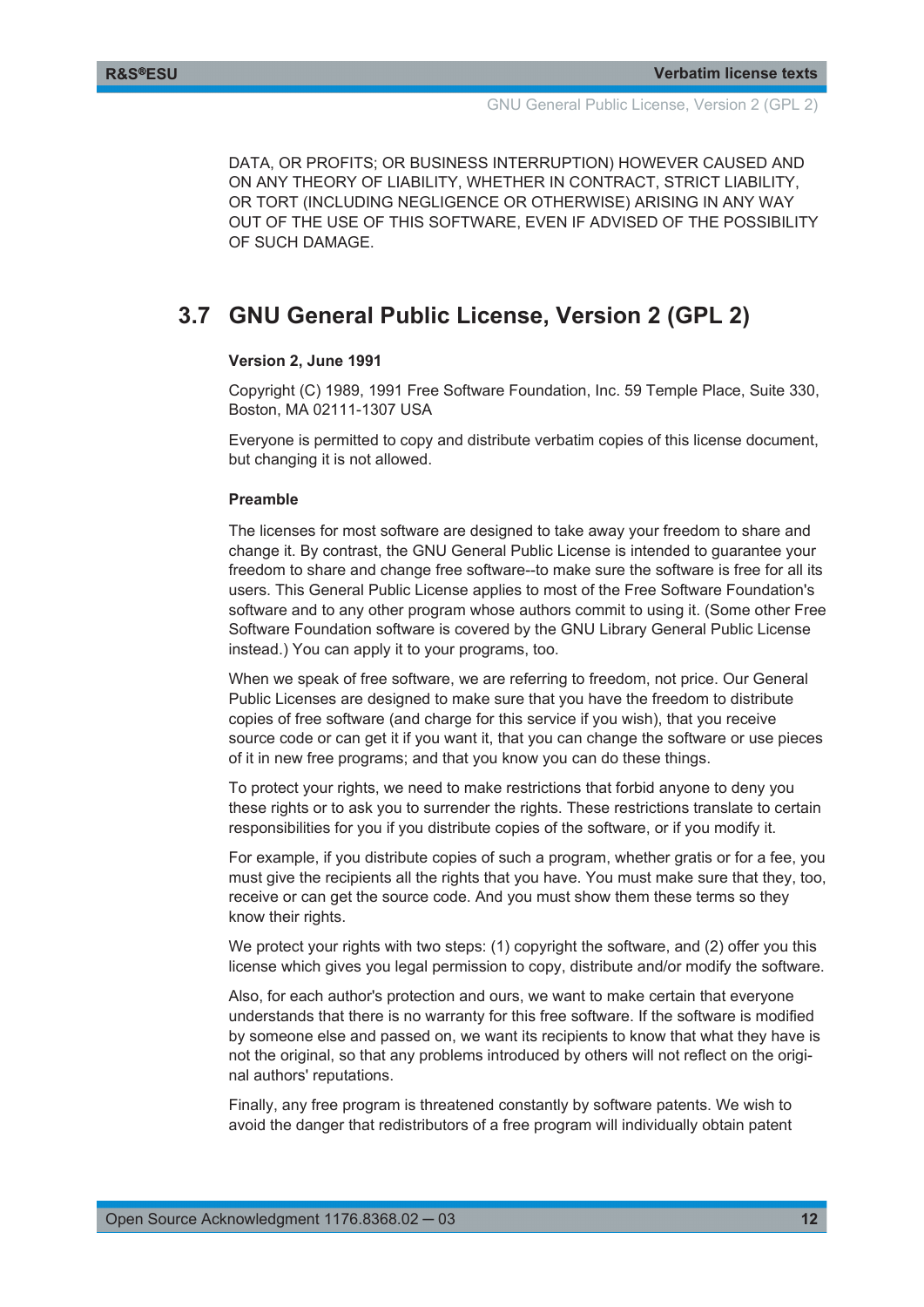licenses, in effect making the program proprietary. To prevent this, we have made it clear that any patent must be licensed for everyone's free use or not licensed at all.

The precise terms and conditions for copying, distribution and modification follow.

#### **GNU GENERAL PUBLIC LICENSE**

#### **TERMS AND CONDITIONS FOR COPYING, DISTRIBUTION AND MODIFICATION**

**0.** This License applies to any program or other work which contains a notice placed by the copyright holder saying it may be distributed under the terms of this General Public License. The "Program", below, refers to any such program or work, and a "work based on the Program" means either the Program or any derivative work under copyright law: that is to say, a work containing the Program or a portion of it, either verbatim or with modifications and/or translated into another language. (Hereinafter, translation is included without limitation in the term "modification".) Each licensee is addressed as "you".

Activities other than copying, distribution and modification are not covered by this License; they are outside its scope. The act of running the Program is not restricted, and the output from the Program is covered only if its contents constitute a work based on the Program (independent of having been made by running the Program). Whether that is true depends on what the Program does.

**1.** You may copy and distribute verbatim copies of the Program's source code as you receive it, in any medium, provided that you conspicuously and appropriately publish on each copy an appropriate copyright notice and disclaimer of warranty; keep intact all the notices that refer to this License and to the absence of any warranty; and give any other recipients of the Program a copy of this License along with the Program.

You may charge a fee for the physical act of transferring a copy, and you may at your option offer warranty protection in exchange for a fee.

**2.** You may modify your copy or copies of the Program or any portion of it, thus forming a work based on the Program, and copy and distribute such modifications or work under the terms of Section 1 above, provided that you also meet all of these conditions:

**a)** You must cause the modified files to carry prominent notices stating that you changed the files and the date of any change.

**b)** You must cause any work that you distribute or publish, that in whole or in part contains or is derived from the Program or any part thereof, to be licensed as a whole at no charge to all third parties under the terms of this License.

**c)** If the modified program normally reads commands interactively when run, you must cause it, when started running for such interactive use in the most ordinary way, to print or display an announcement including an appropriate copyright notice and a notice that there is no warranty (or else, saying that you provide a warranty) and that users may redistribute the program under these conditions, and telling the user how to view a copy of this License. (Exception: if the Program itself is interactive but does not normally print such an announcement, your work based on the Program is not required to print an announcement.)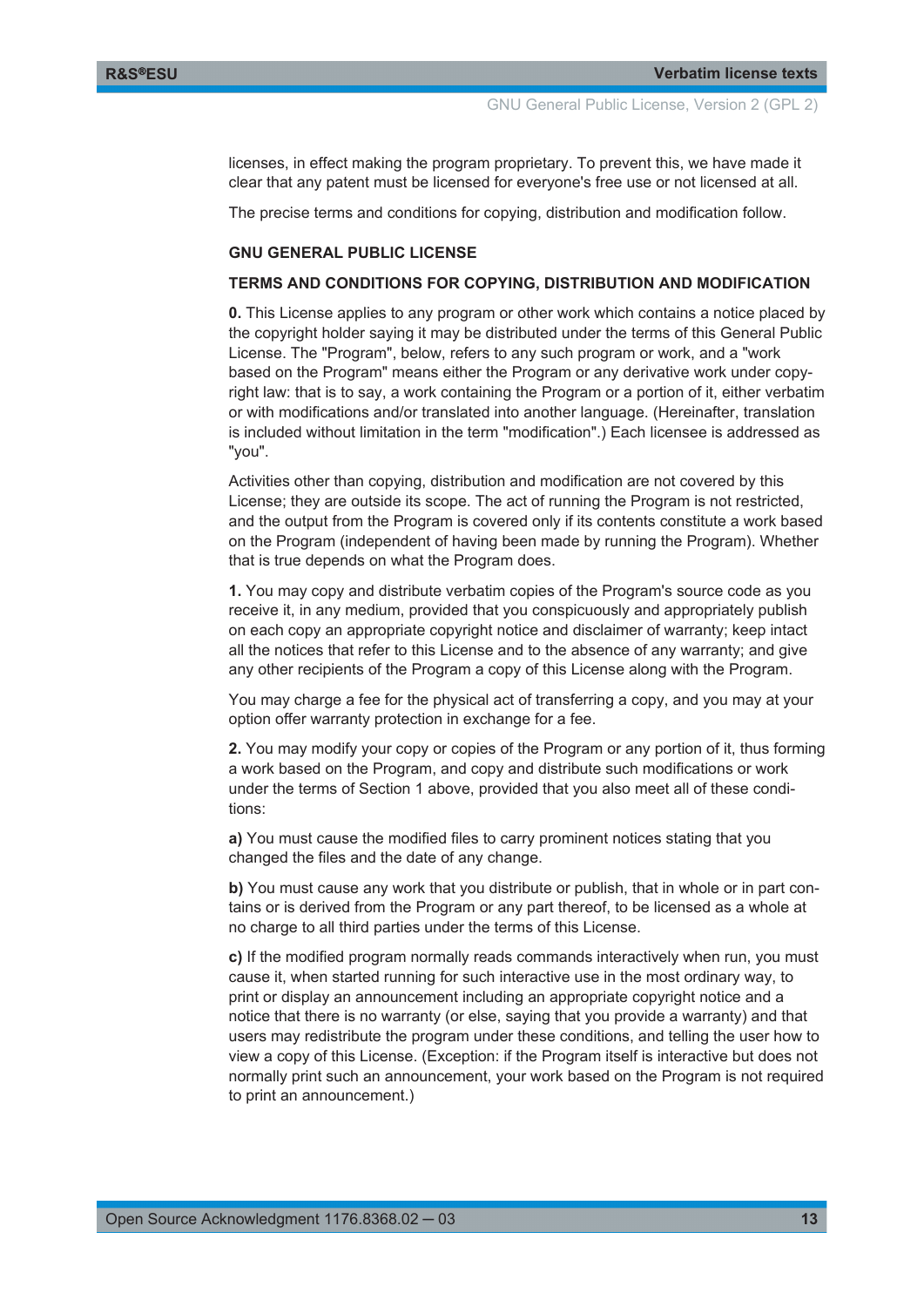These requirements apply to the modified work as a whole. If identifiable sections of that work are not derived from the Program, and can be reasonably considered independent and separate works in themselves, then this License, and its terms, do not apply to those sections when you distribute them as separate works. But when you distribute the same sections as part of a whole which is a work based on the Program, the distribution of the whole must be on the terms of this License, whose permissions for other licensees extend to the entire whole, and thus to each and every part regardless of who wrote it.

Thus, it is not the intent of this section to claim rights or contest your rights to work written entirely by you; rather, the intent is to exercise the right to control the distribution of derivative or collective works based on the Program.

In addition, mere aggregation of another work not based on the Program with the Program (or with a work based on the Program) on a volume of a storage or distribution medium does not bring the other work under the scope of this License.

**3.** You may copy and distribute the Program (or a work based on it, under Section 2) in object code or executable form under the terms of Sections 1 and 2 above provided that you also do one of the following:

**a)** Accompany it with the complete corresponding machine-readable source code, which must be distributed under the terms of Sections 1 and 2 above on a medium customarily used for software interchange; or,

**b)** Accompany it with a written offer, valid for at least three years, to give any third party, for a charge no more than your cost of physically performing source distribution, a complete machine-readable copy of the corresponding source code, to be distributed under the terms of Sections 1 and 2 above on a medium customarily used for software interchange; or,

**c)** Accompany it with the information you received as to the offer to distribute corresponding source code. (This alternative is allowed only for non commercial distribution and only if you received the program in object code or executable form with such an offer, in accord with Subsection b above.)

The source code for a work means the preferred form of the work for making modifications to it. For an executable work, complete source code means all the source code for all modules it contains, plus any associated interface definition files, plus the scripts used to control compilation and installation of the executable. However, as a special exception, the source code distributed need not include anything that is normally distributed (in either source or binary form) with the major components (compiler, kernel, and so on) of the operating system on which the executable runs, unless that component itself accompanies the executable.

If distribution of executable or object code is made by offering access to copy from a designated place, then offering equivalent access to copy the source code from the same place counts as distribution of the source code, even though third parties are not compelled to copy the source along with the object code.

**4.** You may not copy, modify, sublicense, or distribute the Program except as expressly provided under this License. Any attempt otherwise to copy, modify, sublicense or distribute the Program is void, and will automatically terminate your rights under this License. However, parties who have received copies, or rights, from you under this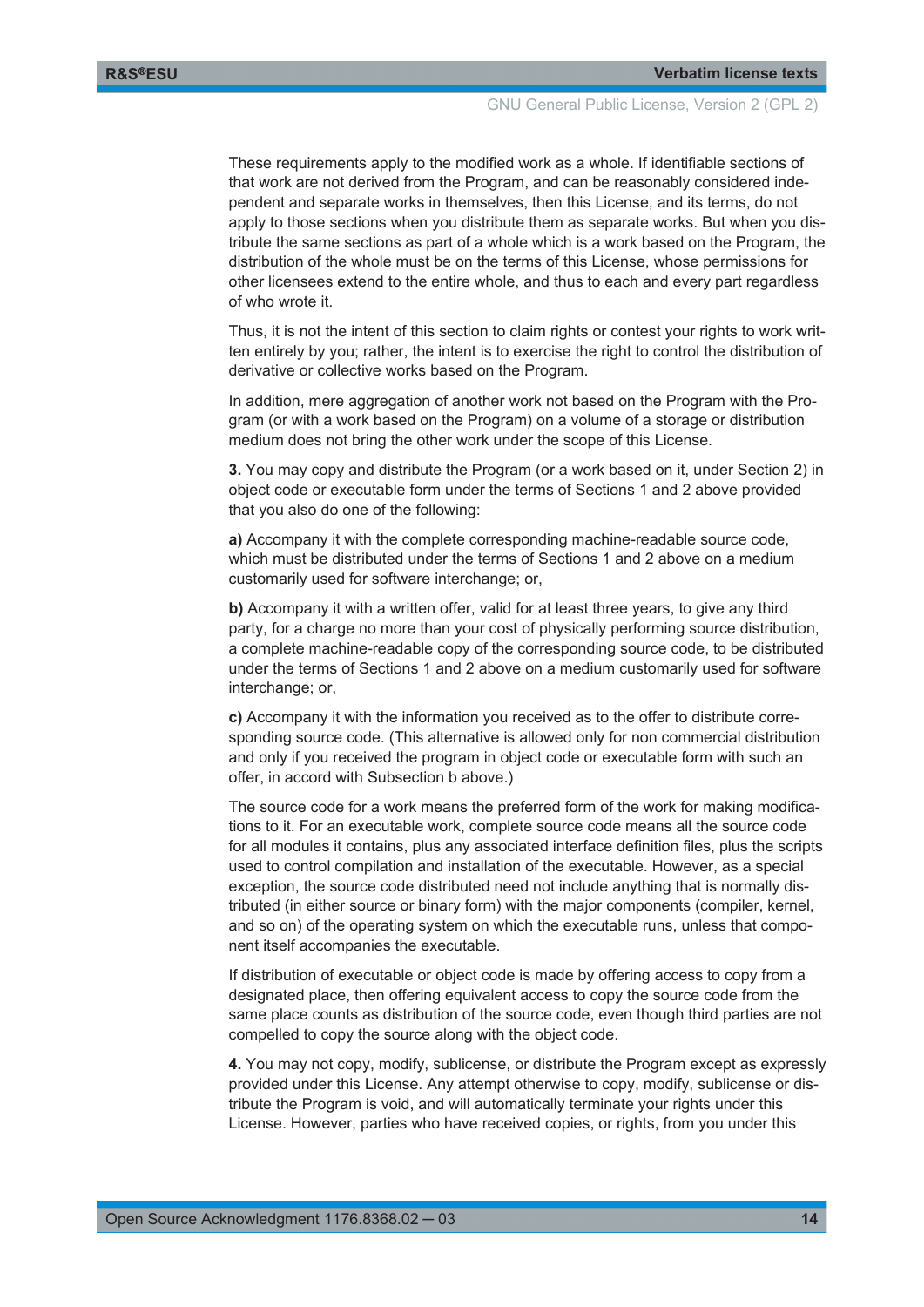License will not have their licenses terminated so long as such parties remain in full compliance.

**5.** You are not required to accept this License, since you have not signed it. However, nothing else grants you permission to modify or distribute the Program or its derivative works. These actions are prohibited by law if you do not accept this License. Therefore, by modifying or distributing the Program (or any work based on the Program), you indicate your acceptance of this License to do so, and all its terms and conditions for copying, distributing or modifying the Program or works based on it.

**6.** Each time you redistribute the Program (or any work based on the Program), the recipient automatically receives a license from the original licensor to copy, distribute or modify the Program subject to these terms and conditions. You may not impose any further restrictions on the recipients' exercise of the rights granted herein. You are not responsible for enforcing compliance by third parties to this License.

**7.** If, as a consequence of a court judgment or allegation of patent infringement or for any other reason (not limited to patent issues), conditions are imposed on you (whether by court order, agreement or otherwise) that contradict the conditions of this License, they do not excuse you from the conditions of this License. If you cannot distribute so as to satisfy simultaneously your obligations under this License and any other pertinent obligations, then as a consequence you may not distribute the Program at all. For example, if a patent license would not permit royalty-free redistribution of the Program by all those who receive copies directly or indirectly through you, then the only way you could satisfy both it and this License would be to refrain entirely from distribution of the Program.

If any portion of this section is held invalid or unenforceable under any particular circumstance, the balance of the section is intended to apply and the section as a whole is intended to apply in other circumstances.

It is not the purpose of this section to induce you to infringe any patents or other property right claims or to contest validity of any such claims; this section has the sole purpose of protecting the integrity of the free software distribution system, which is implemented by public license practices. Many people have made generous contributions to the wide range of software distributed through that system in reliance on consistent application of that system; it is up to the author/donor to decide if he or she is willing to distribute software through any other system and a licensee cannot impose that choice.

This section is intended to make thoroughly clear what is believed to be a consequence of the rest of this License.

**8.** If the distribution and/or use of the Program is restricted in certain countries either by patents or by copyrighted interfaces, the original copyright holder who places the Program under this License may add an explicit geographical distribution limitation excluding those countries, so that distribution is permitted only in or among countries not thus excluded. In such case, this License incorporates the limitation as if written in the body of this License.

**9.** The Free Software Foundation may publish revised and/or new versions of the General Public License from time to time. Such new versions will be similar in spirit to the present version, but may differ in detail to address new problems or concerns.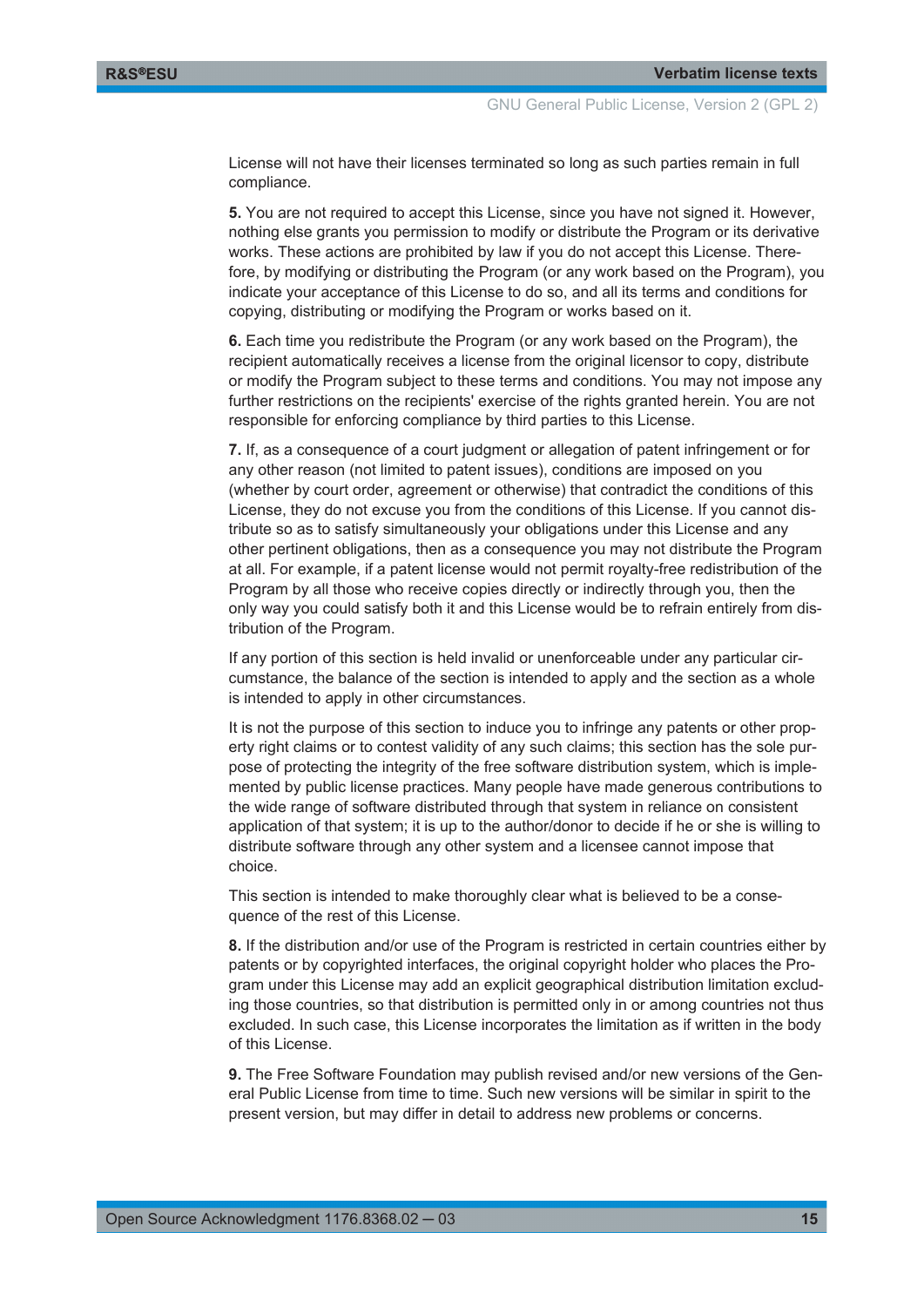<span id="page-15-0"></span>Each version is given a distinguishing version number. If the Program specifies a version number of this License which applies to it and "any later version", you have the option of following the terms and conditions either of that version or of any later version published by the Free Software Foundation. If the Program does not specify a version number of this License, you may choose any version ever published by the Free Software Foundation.

**10.** If you wish to incorporate parts of the Program into other free programs whose distribution conditions are different, write to the author to ask for permission. For software which is copyrighted by the Free Software Foundation, write to the Free Software Foundation; we sometimes make exceptions for this. Our decision will be guided by the two goals of preserving the free status of all derivatives of our free software and of promoting the sharing and reuse of software generally.

#### **NO WARRANTY**

**11.** BECAUSE THE PROGRAM IS LICENSED FREE OF CHARGE, THERE IS NO WARRANTY FOR THE PROGRAM, TO THE EXTENT PERMITTED BY APPLICABLE LAW. EXCEPT WHEN OTHERWISE STATED IN WRITING THE COPYRIGHT HOLD-ERS AND/OR OTHER PARTIES PROVIDE THE PROGRAM "AS IS" WITHOUT WAR-RANTY OF ANY KIND, EITHER EXPRESSED OR IMPLIED, INCLUDING, BUT NOT LIMITED TO, THE IMPLIED WARRANTIES OF MERCHANTABILITY AND FITNESS FOR A PARTICULAR PURPOSE. THE ENTIRE RISK AS TO THE QUALITY AND PERFORMANCE OF THE PROGRAM IS WITH YOU. SHOULD THE PROGRAM PROVE DEFECTIVE, YOU ASSUME THE COST OF ALL NECESSARY SERVICING, REPAIR OR CORRECTION.

**12.** IN NO EVENT UNLESS REQUIRED BY APPLICABLE LAW OR AGREED TO IN WRITING WILL ANY COPYRIGHT HOLDER, OR ANY OTHER PARTY WHO MAY MODIFY AND/OR REDISTRIBUTE THE PROGRAM AS PERMITTED ABOVE, BE LIABLE TO YOU FOR DAMAGES, INCLUDING ANY GENERAL, SPECIAL, INCIDEN-TAL OR CONSEQUENTIAL DAMAGES ARISING OUT OF THE USE OR INABILITY TO USE THE PROGRAM (INCLUDING BUT NOT LIMITED TO LOSS OF DATA OR DATA BEING RENDERED INACCURATE OR LOSSES SUSTAINED BY YOU OR THIRD PARTIES OR A FAILURE OF THE PROGRAM TO OPERATE WITH ANY OTHER PROGRAMS), EVEN IF SUCH HOLDER OR OTHER PARTY HAS BEEN ADVISED OF THE POSSIBILITY OF SUCH DAMAGES.

**END OF TERMS AND CONDITIONS**

## **3.8 MIT License (MIT)**

Copyright (c) <year> <copyright holders>

Permission is hereby granted, free of charge, to any person obtaining a copy of this software and associated documentation files (the "Software"), to deal in the Software without restriction, including without limitation the rights to use, copy, modify, merge, publish, distribute, sublicense, and/or sell copies of the Software, and to permit persons to whom the Software is furnished to do so, subject to the following conditions: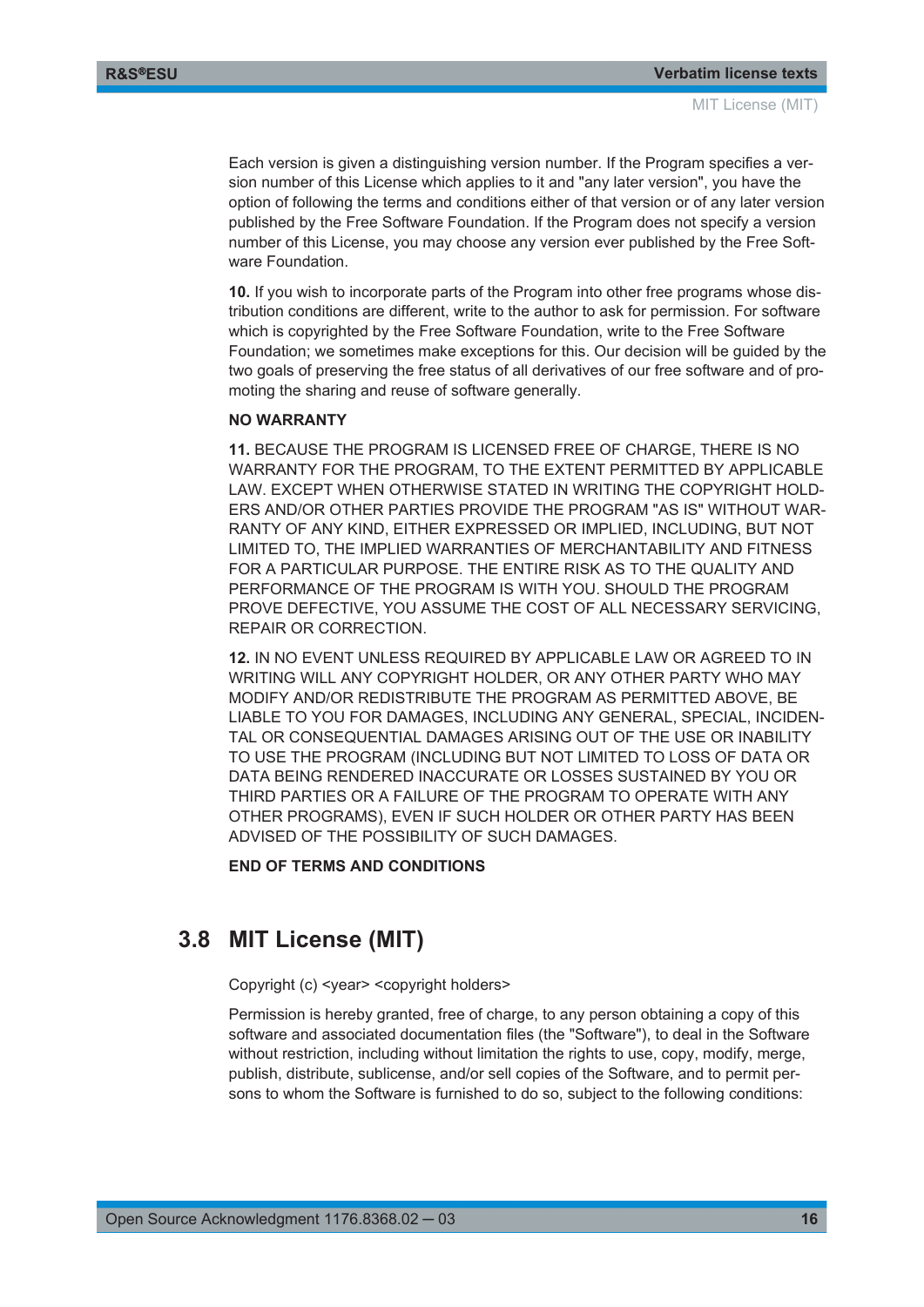<span id="page-16-0"></span>The above copyright notice and this permission notice shall be included in all copies or substantial portions of the Software.

THE SOFTWARE IS PROVIDED "AS IS", WITHOUT WARRANTY OF ANY KIND, EXPRESS OR IMPLIED, INCLUDING BUT NOT LIMITED TO THE WARRANTIES OF MERCHANTABILITY,FITNESS FOR A PARTICULAR PURPOSE AND NONIN-FRINGEMENT. IN NO EVENT SHALL THE AUTHORS OR COPYRIGHT HOLDERS BE LIABLE FOR ANY CLAIM, DAMAGES OR OTHER LIABILITY, WHETHER IN AN ACTION OF CONTRACT, TORT OR OTHERWISE, ARISING FROM, OUT OF OR IN CONNECTION WITH THE SOFTWARE OR THE USE OR OTHER DEALINGS IN THE SOFTWARE.

## **3.9 OpenSSL / SSLeay License**

#### **LICENSE ISSUES**

The OpenSSL toolkit stays under a dual license, i.e. both the conditions of the OpenSSL License and the original SSLeay license apply to the toolkit. See below for the actual license texts. Actually both licenses are BSD-style Open Source licenses. In case of any license issues related to OpenSSL please contact opensslcore@openssl.org.

#### **OpenSSL License**

===========================================================

Copyright (c) 1998-2007 The OpenSSL Project. All rights reserved

Redistribution and use in source and binary forms, with or without modification, are permitted provided that the following \* conditions are met

- 1. Redistributions of source code must retain the above copyright notice, this list of conditions and the following disclaimer.
- 2. Redistributions in binary form must reproduce the above copyright notice, this list of conditions and the following disclaimer in the documentation and/or other materials provided with the distribution.
- 3. All advertising materials mentioning features or use of this software must display the following acknowledgment: "This product includes software developed by the OpenSSL Project for use in the OpenSSL Toolkit. (http://www.openssl.org/)"
- 4. The names "OpenSSL Toolkit" and "OpenSSL Project" must not be used to endorse or promote products derived from this software without prior written permission. For written permission, please contact openssl-core@openssl.org.
- 5. Products derived from this software may not be called "OpenSSL" nor may "OpenSSL" appear in their names without prior written permission of the OpenSSL Project.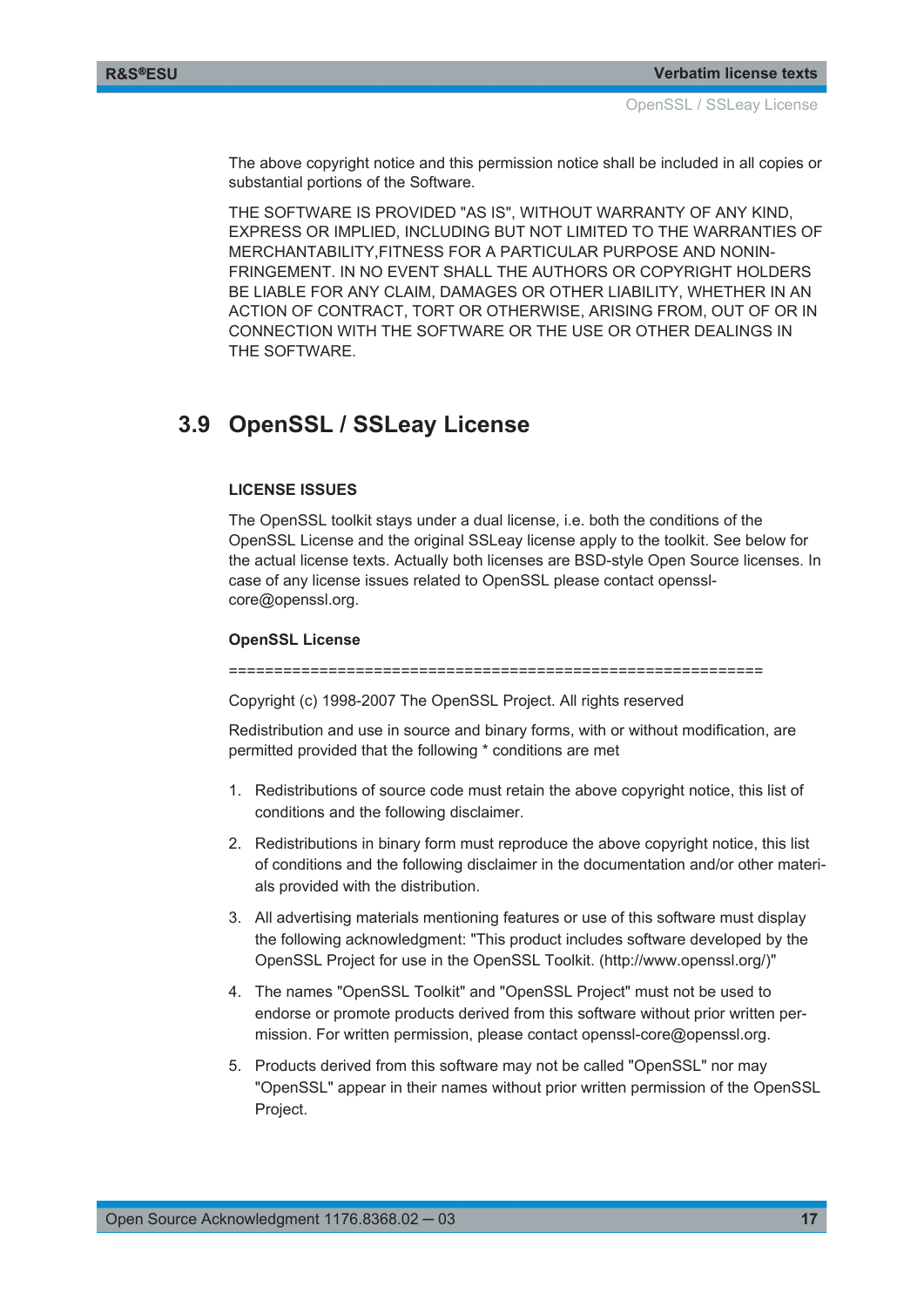6. Redistributions of any form whatsoever must retain the following acknowledgment: "This product includes software developed by the OpenSSL Project for use in the OpenSSL Toolkit (http://www.openssl.org/)"

THIS SOFTWARE IS PROVIDED BY THE OpenSSL PROJECT ``AS IS'' AND ANY EXPRESSED OR IMPLIED WARRANTIES, INCLUDING, BUT NOT LIMITED TO, THE IMPLIED WARRANTIES OF MERCHANTABILITY AND FITNESS FOR A PAR-TICULAR PURPOSE ARE DISCLAIMED. IN NO EVENT SHALL THE OpenSSL PROJECT OR ITS CONTRIBUTORS BE LIABLE FOR ANY DIRECT, INDIRECT, INCIDENTAL, SPECIAL, EXEMPLARY, OR CONSEQUENTIAL DAMAGES (INCLUD-ING, BUT NOT LIMITED TO, PROCUREMENT OF SUBSTITUTE GOODS OR SER-VICES; LOSS OF USE, DATA, OR PROFITS; OR BUSINESS INTERRUPTION) HOWEVER CAUSED AND ON ANY THEORY OF LIABILITY, WHETHER IN CON-TRACT, STRICT LIABILITY, OR TORT (INCLUDING NEGLIGENCE OR OTHER-WISE) ARISING IN ANY WAY OUT OF THE USE OF THIS SOFTWARE, EVEN IF ADVISED OF THE POSSIBILITY OF SUCH DAMAGE

===========================================================

This product includes cryptographic software written by Eric Young (eay@cryptsoft.com). This product includes software written by Tim Hudson (tjh@cryptsoft.com).

#### **Original SSLeay License**

Copyright (C) 1995-1998 Eric Young (eay@cryptsoft.com)

All rights reserved.

This package is an SSL implementation written by Eric Young (eay@cryptsoft.com). The implementation was written so as to conform with Netscapes SSL.

This library is free for commercial and non-commercial use as long as the following conditions are aheared to. The following conditions apply to all code found in this distribution, be it the RC4, RSA, lhash, DES, etc., code; not just the SSL code. The SSL documentation included with this distribution is covered by the same copyright terms except that the holder is Tim Hudson (tjh@cryptsoft.com).

Copyright remains Eric Young's, and as such any Copyright notices in the code are not to be removed. If this package is used in a product, Eric Young should be given attribution as the author of the parts of the library used. This can be in the form of a textual message at program startup or in documentation (online or textual) provided with the package.

Redistribution and use in source and binary forms, with or without \* modification, are permitted provided that the following conditions are met:

- 1. Redistributions of source code must retain the copyright notice, this list of conditions and the following disclaimer.
- 2. Redistributions in binary form must reproduce the above copyright notice, this list of conditions and the following disclaimer in the documentation and/or other materials provided with the distribution.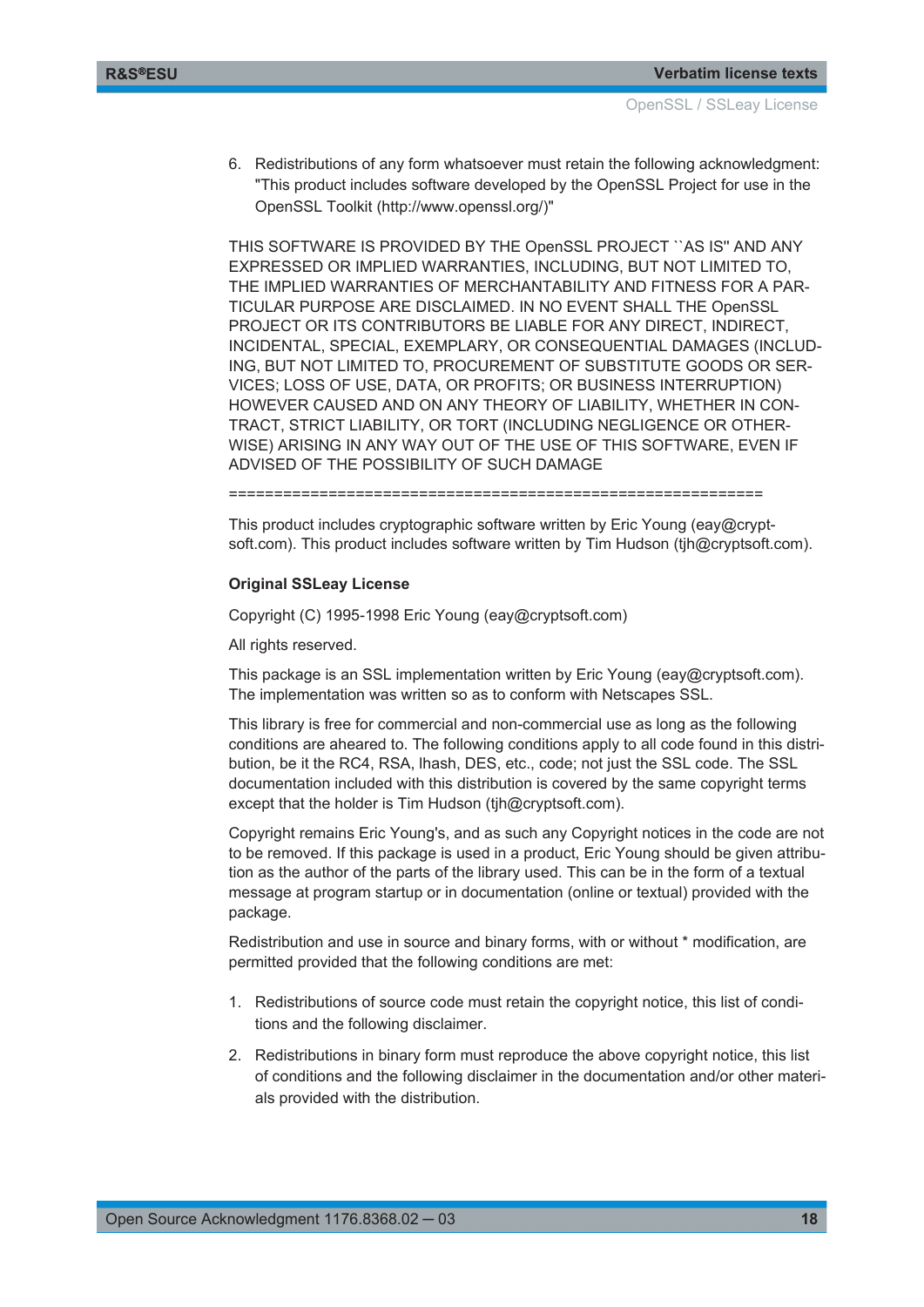- <span id="page-18-0"></span>3. All advertising materials mentioning features or use of this software must display the following acknowledgement: "This product includes cryptographic software written by Eric Young (eay@cryptsoft.com)". The word 'cryptographic' can be left out if the rouines from the library being used are not cryptographic related :-).
- 4. If you include any Windows specific code (or a derivative thereof) from the apps directory (application code) you must include an acknowledgement: "This product includes software written by Tim Hudson (tjh@cryptsoft.com)"

THIS SOFTWARE IS PROVIDED BY ERIC YOUNG ``AS IS'' AND ANY EXPRESS OR IMPLIED WARRANTIES, INCLUDING, BUT NOT LIMITED TO, THE IMPLIED WARRANTIES OF MERCHANTABILITY AND FITNESS FOR A PARTICULAR PUR-POSE ARE DISCLAIMED. IN NO EVENT SHALL THE AUTHOR OR CONTRIBU-TORS BE LIABLE FOR ANY DIRECT, INDIRECT, INCIDENTAL, SPECIAL, EXEM-PLARY, OR CONSEQUENTIAL DAMAGES (INCLUDING, BUT NOT LIMITED TO, PROCUREMENT OF SUBSTITUTE GOODS OR SERVICES; LOSS OF USE, DATA, OR PROFITS; OR BUSINESS INTERRUPTION) HOWEVER CAUSED AND ON ANY THEORY OF LIABILITY, WHETHER IN CONTRACT, STRICT LIABILITY, OR TORT (INCLUDING NEGLIGENCE OR OTHERWISE) ARISING IN ANY WAY OUT OF THE USE OF THIS SOFTWARE, EVEN IF ADVISED OF THE POSSIBILITY OF SUCH DAMAGE.

The licence and distribution terms for any publically available version or derivative of this code cannot be changed. i.e. this code cannot simply be copied and put under another distribution licence [including the GNU Public Licence.]

## **3.10 The PHP License, Version 3.0**

Copyright (c) 1999 -2003 The PHP Group. All rights reserved.

Redistribution and use in source and binary forms, with or without modification, is permitted provided that the following conditions are met:

- 1. Redistributions of source code must retain the above copyright notice, this list of conditions and the following disclaimer.
- 2. Redistributions in binary form must reproduce the above copyright notice, this list of conditions and the following disclaimer in the documentation and/or other materials provided with the distribution.
- 3. The name "PHP" must not be used to endorse or promote products derived from this software without prior written permission. For written permission, please contact group@php.net.
- 4. Products derived from this software may not be called "PHP", nor may "PHP" appear in their name, without prior written permission from group@php.net. You may indicate that your software works in conjunction with PHP by saying "Foo for PHP" instead of calling it "PHP Foo" or "phpfoo"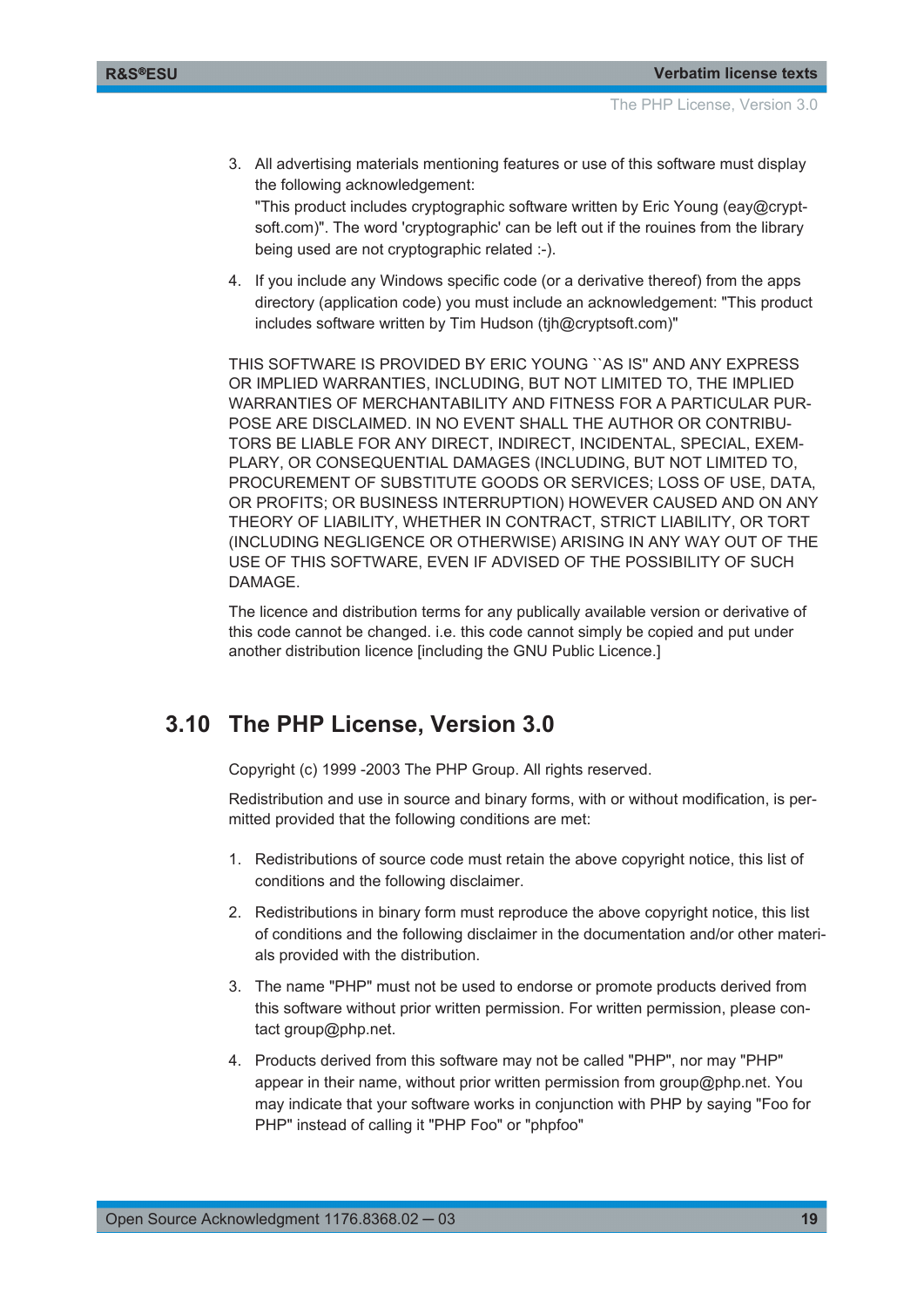- <span id="page-19-0"></span>5. The PHP Group may publish revised and/or new versions of the license from time to time. Each version will be given a distinguishing version number. Once covered code has been published under a particular version of the license, you may always continue to use it under the terms of that version. You may also choose to use such covered code under the terms of any subsequent version of the license published by the PHP Group. No one other than the PHP Group has the right to modify the terms applicable to covered code created under this License.
- 6. Redistributions of any form whatsoever must retain the following acknowledgment:

"This product includes PHP, freely available from<<http://www.php.net/>>".

THIS SOFTWARE IS PROVIDED BY THE PHP DEVELOPMENT TEAM ``AS IS'' AND ANY EXPRESSED OR IMPLIED WARRANTIES, INCLUDING, BUT NOT LIMITED TO, THE IMPLIED WARRANTIES OF MERCHANTABILITY AND FITNESS FOR A PARTICULAR PURPOSE ARE DISCLAIMED. IN NO EVENT SHALL THE PHP DEVELOPMENT TEAM OR ITS CONTRIBUTORS BE LIABLE FOR ANY DIRECT, INDIRECT, INCIDENTAL, SPECIAL, EXEMPLARY, OR CONSEQUENTIAL DAM-AGES(INCLUDING, BUT NOT LIMITED TO, PROCUREMENT OF SUBSTITUTE GOODS ORSERVICES; LOSS OF USE, DATA, OR PROFITS; OR BUSINESS INTERRUPTION) HOWEVER CAUSED AND ON ANY THEORY OF LIABILITY, WHETHER IN CONTRACT,STRICT LIABILITY, OR TORT (INCLUDING NEGLI-GENCE OR OTHERWISE) ARISING IN ANY WAY OUT OF THE USE OF THIS SOFTWARE, EVEN IF ADVISEDOF THE POSSIBILITY OF SUCH DAMAGE

This software consists of voluntary contributions made by many individuals on behalf of the PHP Group.

The PHP Group can be contacted via Email at group@php.net.

For more information on the PHP Group and the PHP project, please see <[http://](http://www.php.net) [www.php.net](http://www.php.net)>

This product includes the Zend Engine, freely available at [<http://www.zend.com](http://www.zend.com)>

## **3.11 Sun RPC License (Sun RPC)**

Sun RPC is a product of Sun Microsystems, Inc. and is provided for unrestricted use provided that this legend is included on all tape media and as a part of the software program in whole or part. Users may copy or modify Sun RPC without charge, but are not authorized to license or distribute it to anyone else except as part of a product or program developed by the user.

SUN RPC IS PROVIDED AS IS WITH NO WARRANTIES OF ANY KIND INCLUDING THE WARRANTIES OF DESIGN, MERCHANTIBILITY AND FITNESS FOR A PARTICULAR PURPOSE, OR ARISING FROM A COURSE OF DEALING, USAGE OR TRADE PRACTICE.

Sun RPC is provided with no support and without any obligation on the part of Sun Microsystems, Inc. to assist in its use, correction, modification or enhancement.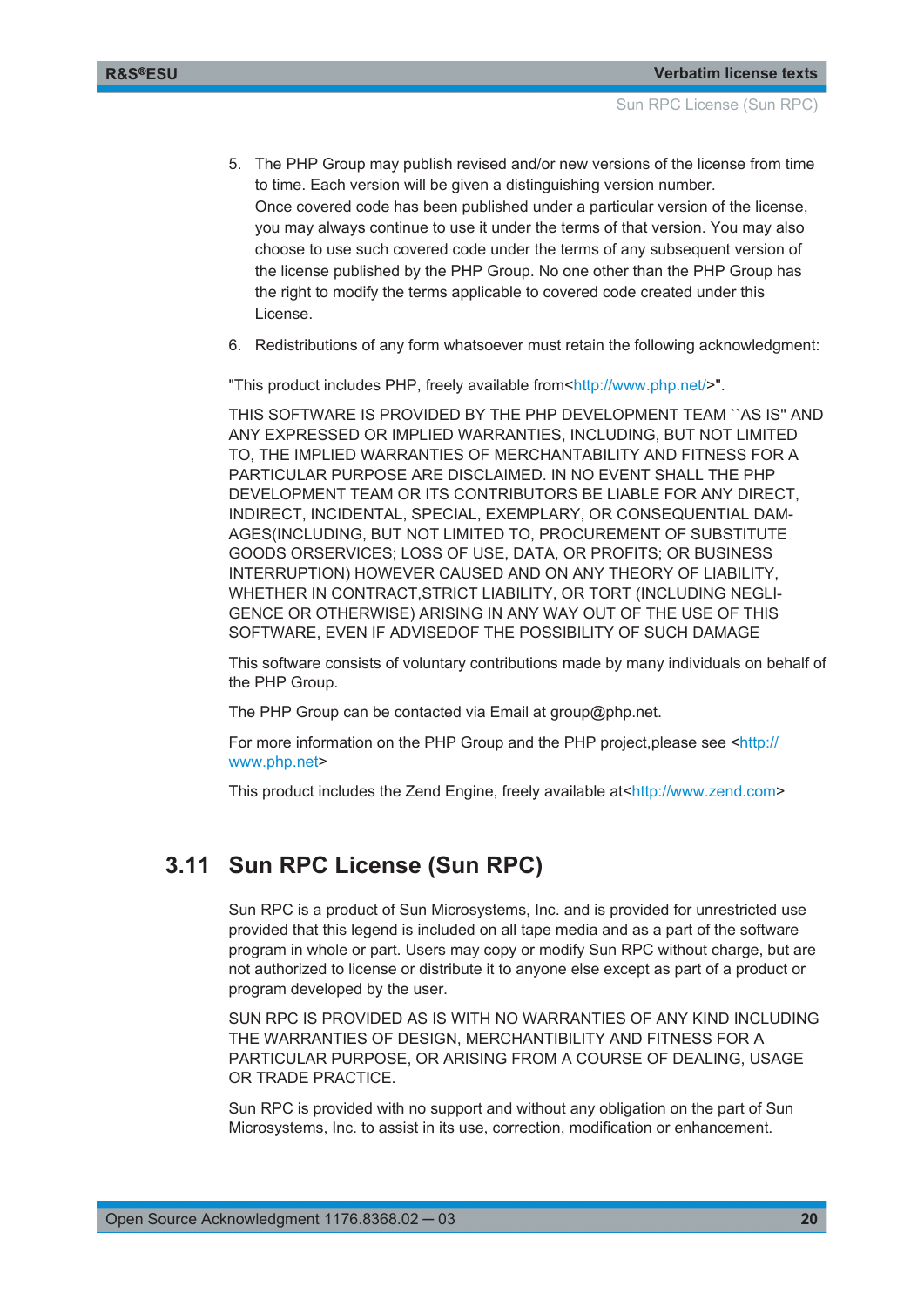SUN MICROSYSTEMS, INC. SHALL HAVE NO LIABILITY WITH RESPECT TO THE INFRINGEMENT OF COPYRIGHTS, TRADE SECRETS OR ANY PATENTS BY SUN RPC OR ANY PART THEREOF.

In no event will Sun Microsystems, Inc. be liable for any lost revenue or profits or other special, indirect and consequential damages, even if Sun has been advised of the possibility of such damages.

Sun Microsystems, Inc.

2550 Garcia Avenue

Mountain View, California 94043